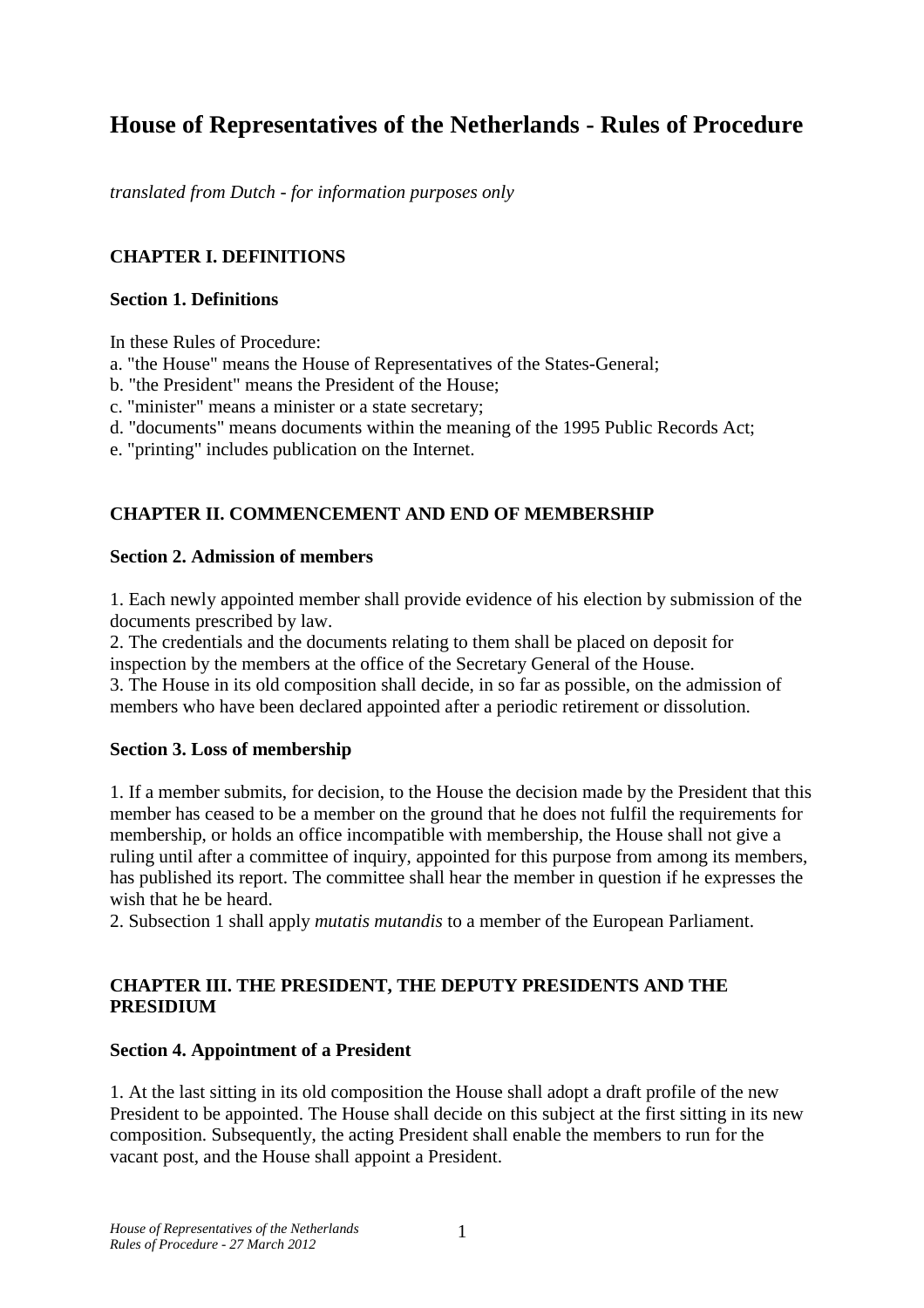2. Until such time as a President has been appointed in a new session, a former President shall act as President for the time being, with the most recently retired President having precedence. In the absence of a former President, the most recently retired Deputy President shall act as President; if there are two or more former Deputy Presidents, who have retired at the same time, their order of ranking in the Presidium, of which they were members simultaneously, shall be decisive. In the absence of a former Deputy President, the member who has been in office in the House for the longest period of time shall act as President; where members have been in office for the same period of time the oldest in age shall have precedence.

3. In case of a premature vacancy of the office of President, the House shall adopt a candidate profile as soon as possible. Subsequently, the acting President shall enable the members to run for the vacant post, and the House shall appoint a President.

4. In case of a premature vacancy of the office of president, and so long as no President has been appointed a Deputy President shall act as President, whereby the order of ranking in the Presidium shall be decisive. In the absence of a Deputy President, the last retired former President shall act as President. In the absence of a former President, the last retired former Deputy President shall act as President. If there are two or more former Deputy Presidents who retired at the same time, their order of ranking in the Presidium, of which they were members simultaneously, shall be decisive. In the absence of a former Deputy President, the member who has been in office in the House for the longest period of time shall act as President; where member have been in office for the same period of time the oldest in age shall have preference.

#### **Section 5. Appointment of Deputy Presidents**

After each appointment of a President, the House shall appoint such number of Deputy Presidents as it may determine, with their order of ranking being determined by the order of their appointment.

#### **Section 6. Duties of the President**

The duties of the President shall mainly comprise: a. managing the business of the House and the Presidium; b. ensuring that the Rules of Procedure are complied with; c. implementing any decisions taken by the House; d. representing the House.

## **Section 7. The President's attendance at committee meetings**

The President may attend the meetings of every committee of the House.

## **Section 8. Deputizing for the President**

1. Where the President is unavailable, one of the Deputy Presidents, designated in accordance with the order specified in section 5, shall act as the President.

2. Where neither the President nor any of the Deputy Presidents are available, the President shall be replaced temporarily in accordance with the arrangement referred to in section 4, paragraph 2.

3. An acting President shall have the same duties and powers as the President.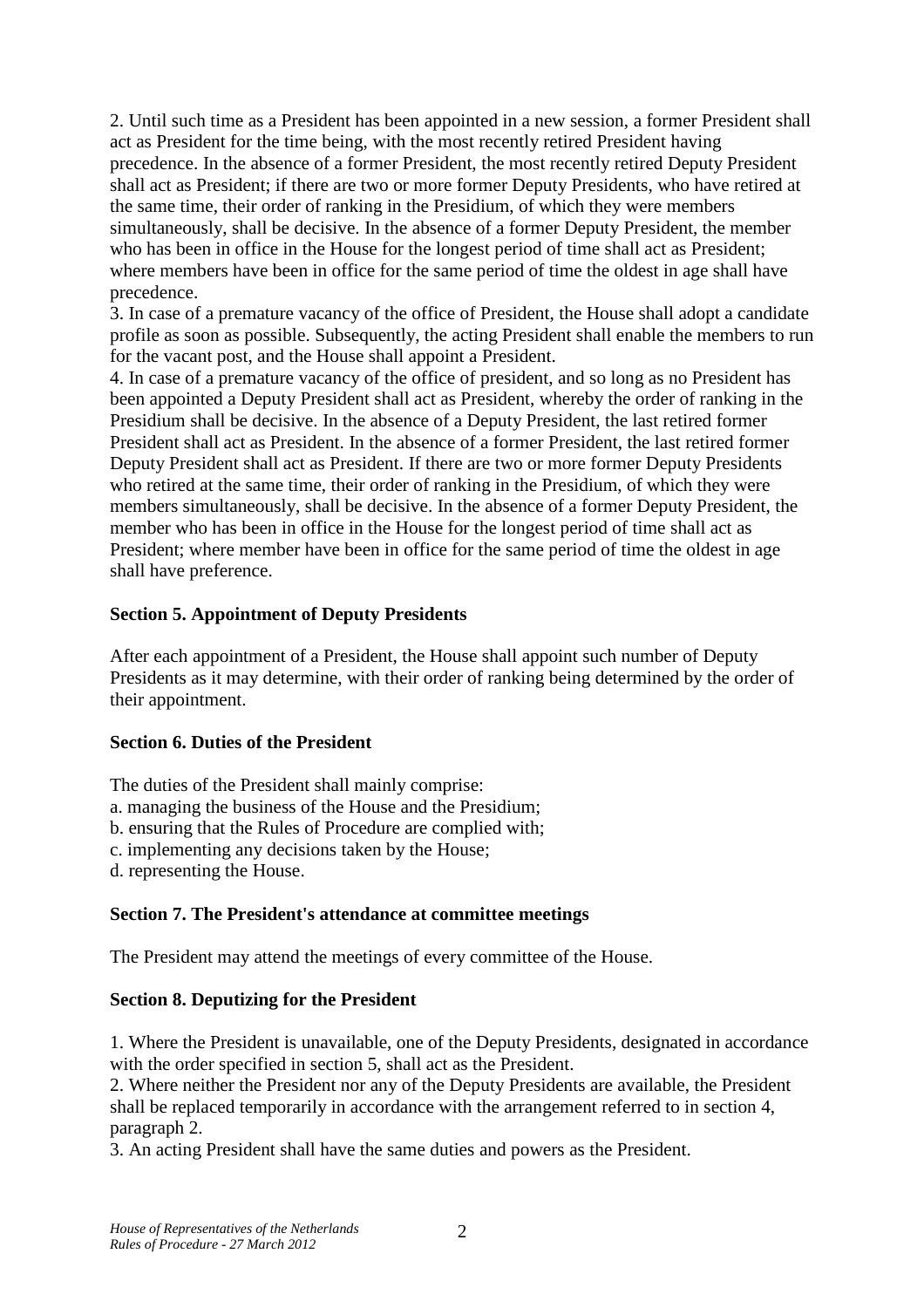### **Section 9. Presidium**

1. The President and the Deputy Presidents together constitute the Presidium. For each member of the Presidium, the President shall appoint a deputy who will attend the meetings of the Presidium in the absence of the member in question. The House may reserve to itself the right to make this appointment.

2. The Presidium may not take decisions if not more than half of its members or their deputies are present; in the event of a tied vote, the President shall decide.

3. Other members may be invited by the President to attend meetings of the Presidium; they have an advisory vote.

4. The Presidium shall appoint one or more advisory committees. Before taking a decision with regard to parts of its duties, the Presidium shall hear the relevant committee or committees, except in very urgent cases.

5. The Presidium shall be assisted by the Secretary General and the directors.

## **CHAPTER IV. THE BUDGET**

#### **Section 10. The budget; financial control**

1. Every year, The Presidium shall draft the budget of the House for the next year and shall send it in good time to the House for adoption, and to the Minister concerned.

2. The Secretary General is responsible, on behalf of the President, for the House's financial control. This responsibility can be delegated tot others, entirely or in part.

3. The House shall adopt a regulation containing rules for the allocation of finances to the parliamentary groups and for the financial control.

## **CHAPTER V. THE PARLIAMENTARY GROUPS**

#### **Section 11. Composition of the parliamentary groups**

1. The members who have been declared elected by the central electoral committee from the same list of candidates shall be regarded as a single parliamentary group at the start of the session. If only one member from a particular list of candidates has been elected this member shall be regarded as a parliamentary group on its own.

2. Any later changes in the composition of a parliamentary group shall be notified to the President by the parliamentary group in question.

3. Each parliamentary group shall inform the President of the composition of its executive committee.

## **Section 12. Creation of new parliamentary groups**

1. Where a parliamentary group is split up, leading to the creation of one or more new parliamentary groups, the budget of the original parliamentary group shall be reallocated to all the political groups involved in the split, in proportion to the number of members of each political group.

2. If a new parliamentary group is created by the combination of two or more political groups into on, the budget of the new parliamentary group may not exceed that of a parliamentary group of the same size, as referred to in section 11, paragraph 1.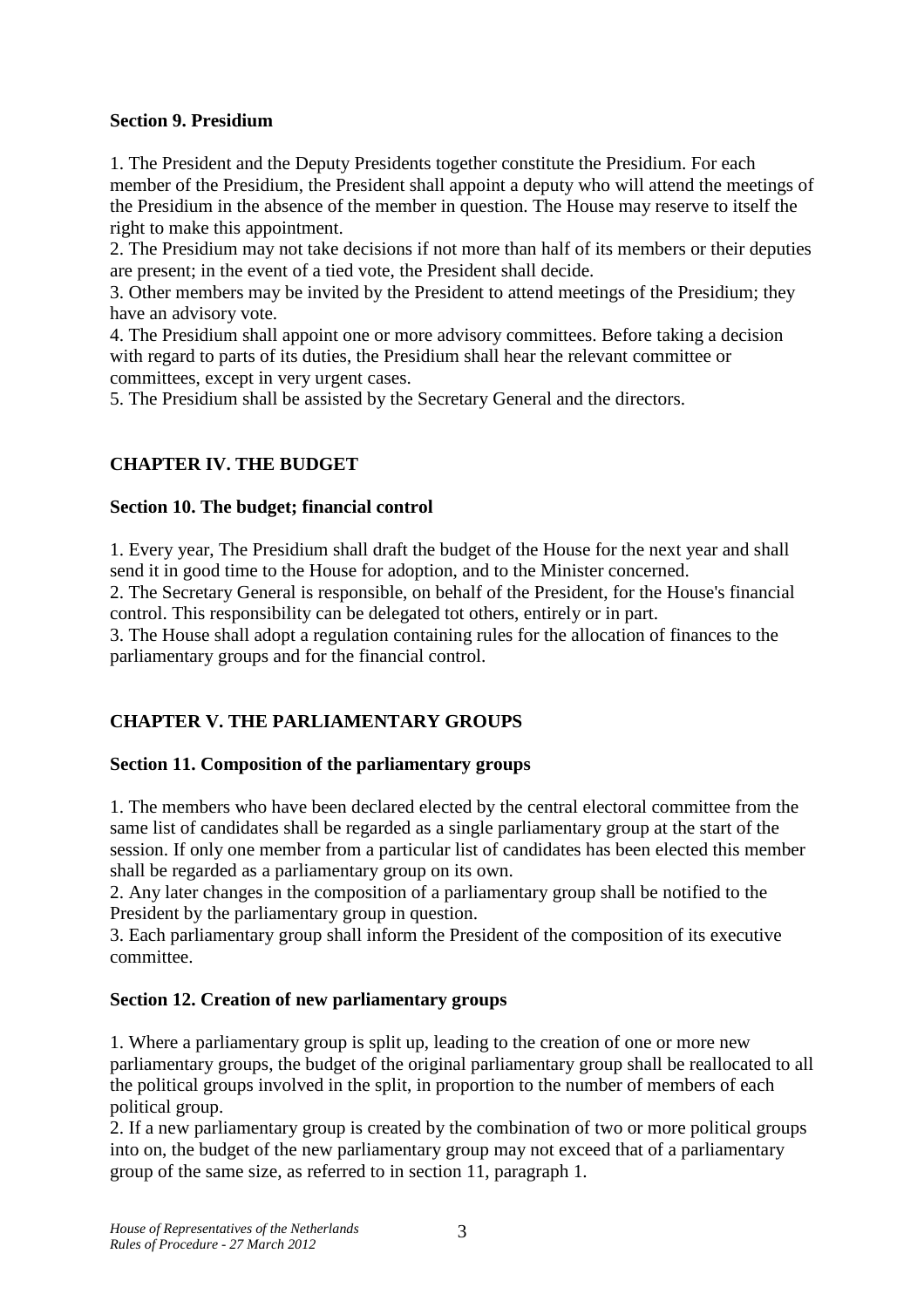3. To enable obligations to staff of the original parliamentary group to be met, the Presidium may make a temporary arrangement, notwithstanding paragraphs 1 and 2.

### **CHAPTER VI. THE HOUSE'S ADMINISTRATION**

#### **Section 13. The Secretary General and the administrative staff**

1. The House appoints and dismisses the Secretary General.

2. All other matters relating to the legal status of the Secretary General shall be dealt with by the Presidium.

3. The Presidium appoints and dismisses the Directors general.

4. All other matters relating to the legal status of the Directors General and the deputy clerks shall be dealt with by the Secretary General.

5. All the other members of the administrative staff are appointed and dismissed by the Secretary General.

6. The Secretary General may delegate the powers mentioned in subsections 4 an 5.

#### **Section 14. Management of the House's administration; archive management**

1. The Secretary General shall manage the House's administration, under the supervision of the Presidium.

2. The Secretary General is responsible, on behalf of the House, for the management of the archives of the House.

3. The Secretary General may delegate his mentioned in subsections 1 and 2.

## **CHAPTER VII. THE COMMITTEES**

#### **Part 1. General provisions**

#### **Section 15. Appointment of committees; assistance**

1. The House shall establish the committees prescribed according to the provisions of these Rules of Procedure.

2. Every committee shall be assisted by a clerk or by a deputy clerk (clerk), designated by the Secretary General, and by one or more other officials of the House, designated by the Secretary General.

#### **Part 2. standing committees, general committees, theme committees and temporary committees**

#### **Section 16. Standing committees**

The House shall establish a Standing Committee on the policy area of each government department, with the exception of the ministry of General Affairs. The House shall also establish a standing committee on European Affairs and a standing committee on Kingdom Relations.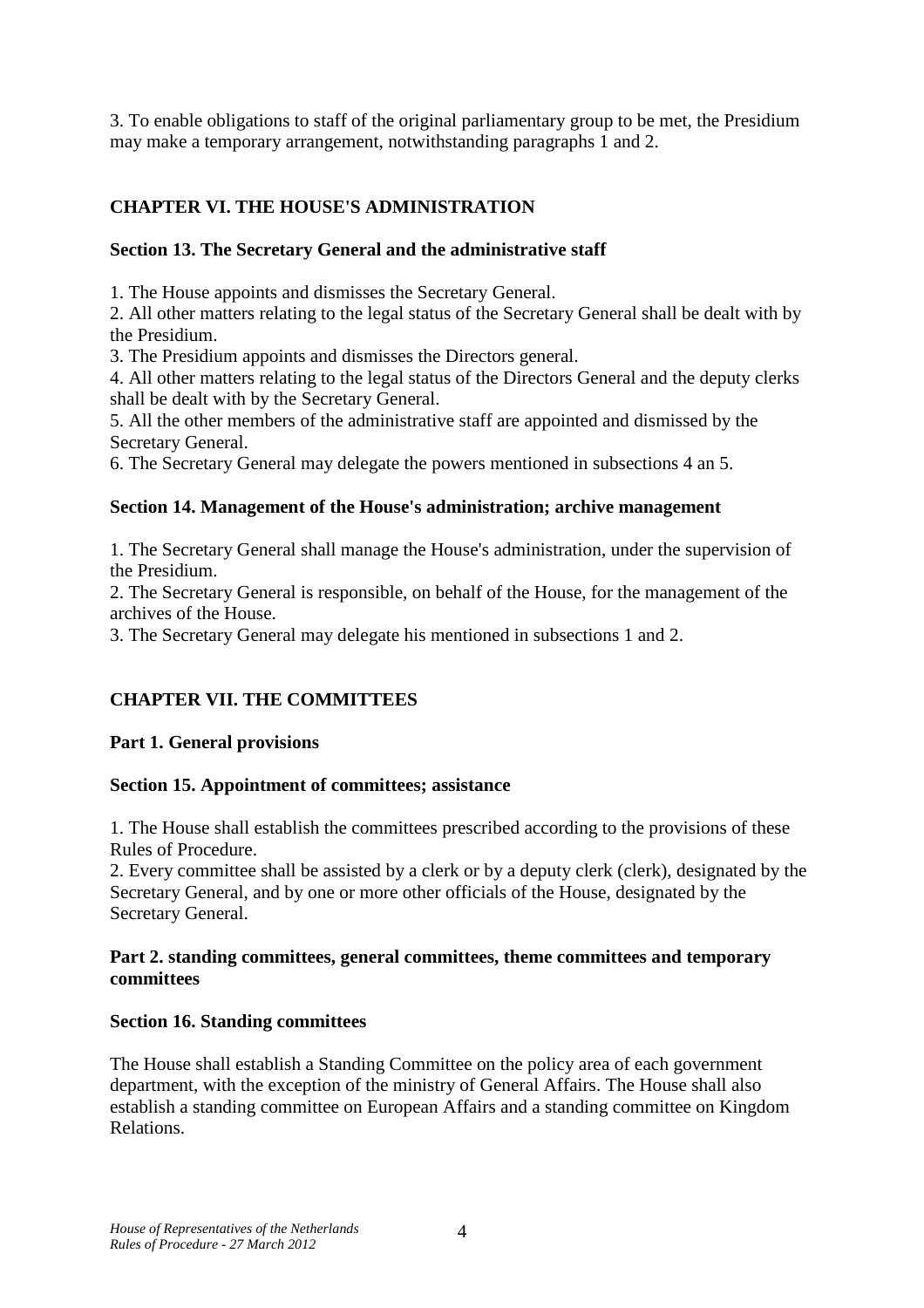### **Section 17. General committees**

1. The House may establish general committees on subjects which are of special importance

to the exercise of its duties or which relate to virtually all Ministries.

2. A general committee is appointed for the duration of a session.

3. The House may charge other committees with the task to deal with such subjects.

### **Section 17a. Theme committees**

1. The House may establish theme committees on topics of great social importance which do not relate to a specific ministry.

2. A theme committee can be established for the duration of one session at the most.

## **Section 18. Temporary committees**

1. The House may establish temporary committees on specific subjects.

2. The appointment decree of a temporary committee shall in any event:

a. contain an accurate description of the subject on which the Committee is to report to the House;

b. specify the period for which the committee is appointed.

3. The period referred to in paragraph 2 (b) may be extended by the House at the request of the Committee.

## **Part 3. Other Committees**

### **Section 19. Committee on the Examination of the Credentials of the House of Representatives**

1. There shall be a Committee on the Examination of the Credentials of the House of Representatives. It shall report to the House in writing or orally on the admission of the members and, if necessary, on the course of the elections and the adoption of the result. 2. The first paragraph shall apply mutatis mutandis to persons declared to have been appointed member of the European Parliament.

## **Section 20. Standing committee on Petitions and Citizen's Initiatives**

1. There shall be a standing committee on Petitions and Citizen's Initiatives the procedure of which is regulated in a set of rules to be adopted separately by the House.

2. It is charged with reporting on all petitions and citizen's initiatives passed to it by the House or a Committee of the House. It is also charged with matters relating to the National Ombudsman if there is a reason for this.

3. standing committee on Petitions and Citizen's Initiatives checks if a citizen's initiative meets the admissibility criteria, referred to in section 132a, and the formal requirements, laid down in the rules referred to in subsection 1

3. Each report on a petition shall contain a clear conclusion or proposal to deal with the petition.

4. The Committee is competent to consult orally or in writing with the government and the National Ombudsman.

5. The Committee may request a Standing or General Committee to advise it or to institute an inquiry on its behalf and to report to it on this, after which it will itself report to the House.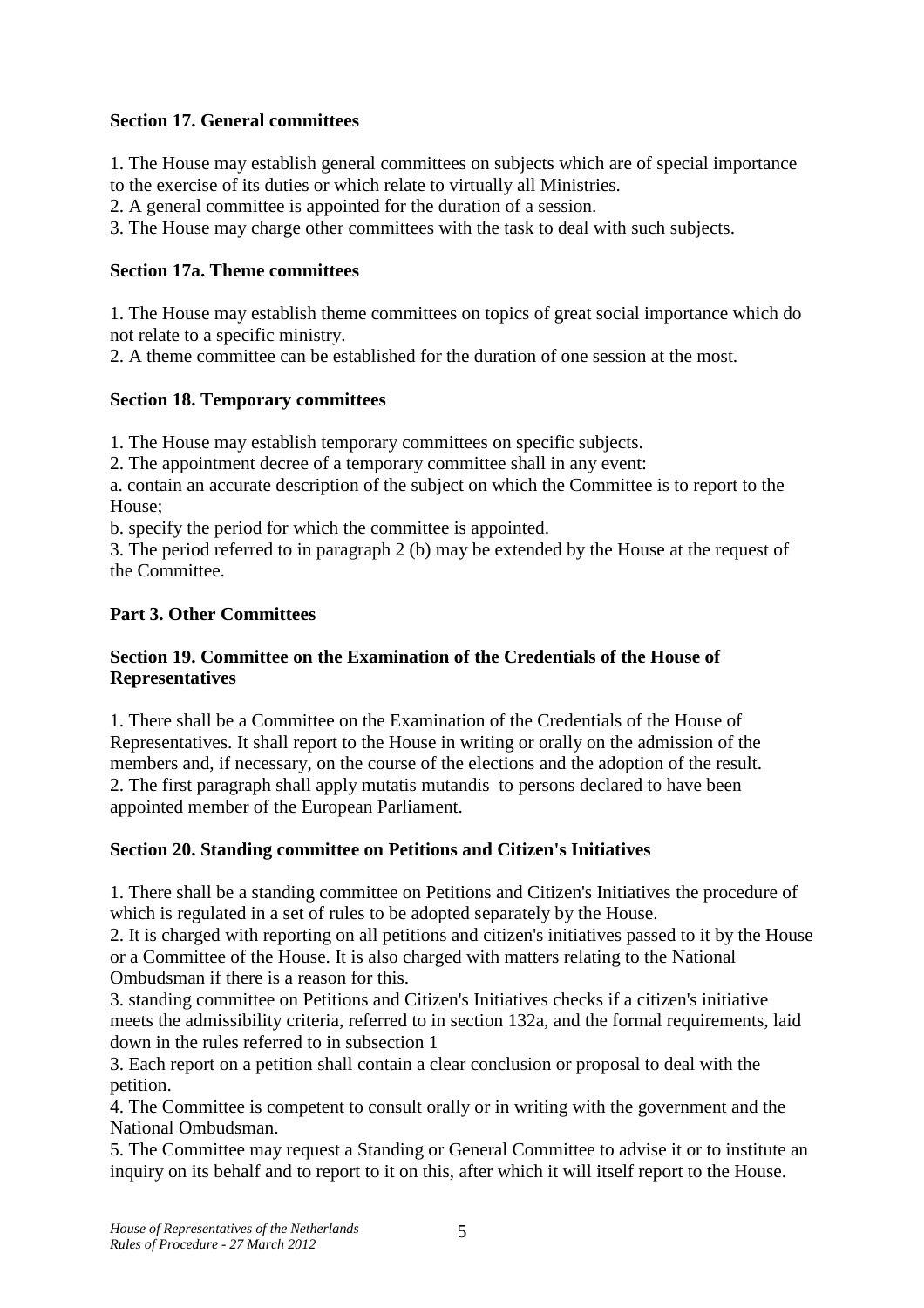### **Section 21. The Procedure Committee**

There shall be a Procedure Committee, which advises the House, either on request or on its own initiative, on the procedure of the House and these Rules.

#### **Section 21a. Committee on national expenditure**

1. There shall be a Committee on national expenditure. It is charged with dealing with matters concerning the legitimacy en efficiency of the disbursement of public funds and with informing, advising and supporting the House and the committees in the practice of budgetary estimates law and financial scrutiny. The information, advice and support shall extend not only to the budgetary items but also to major projects designated by the House and to the budgetary and accounting aspects of policy proposals and decisions of the Government. 2. Reports of the Court of Audit (Algemene Rekenkamer) and government documents relating to accounting matters shall be submitted directly to the Committee. The Presidium may decide to submit such a document to another committee too: section 119, paragraph 4, shall apply mutatis mutandis.

3. No decisions shall be taken on a proposal to the House to request the Court of Audit to initiate an investigation until the Committee has given an opinion.

### **Section 22. The Intelligence and Security Services Committee**

1. There shall be an Intelligence and Security Services Committee.

2. Notwithstanding section 25, subsection 1, the leaders of the political groups, referred to in section 11, subsection 1, are members of this committee. The President shall appoint the members of the committee.

#### **Section 22a. Advisory committee**

The Presidium may set up advisory committees for the purpose of its own duties.

#### **Part 3a joint committees**

#### **Section 23. Maintaining interparliamentary relations**

1. The establishment of an Office of the Clerk for Inter-Parliamentary Relations shall be regulated by separate Rules to be adopted by the two Houses of the States General. 2. A joint committee shall be set up according to the Rules referred to in section 1. The joint committee is in charge of the management of the service providing to both Houses and the various delegations. The management of services, as regards content, to both Chambers and the various delegations is in the hands of joint committee, to be set up on the basis of the regulation mentioned before. The joint committee advises the President and the members of both Houses on matters of interparliamentary relations.

## **Section 24. Joint committee of appeal for the Parliamentary Reporting Office**

1. The responsibility for the Parliamentary Reporting Office, for the performing of its tasks, the publication of its reports on the proceedings of the meetings of the States General as well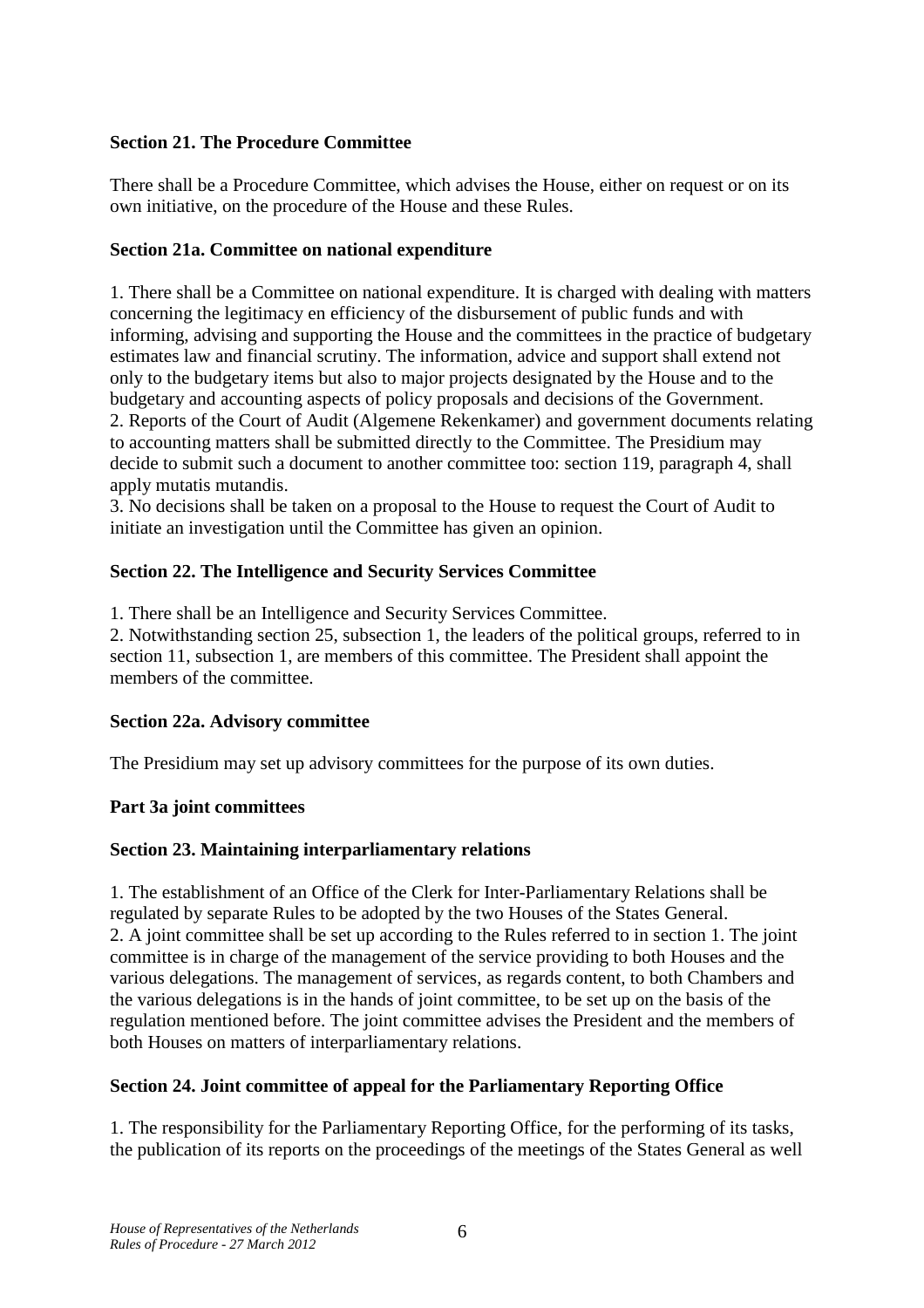as for the period during which the records are to be kept, shall be laid down in a separate Regulation to be adopted by both Chambers of the States General.

2. The competence to make corrections in the reports produced by the Office or to undo adjustments made therein lies with the Joint Commission of Appeal for the Parliamentary Reporting Office to be set up according to the said Rules.

### **Part 3b Parliamentary debate on Kingdom relations**

#### **Section 24a. Parliamentary debate on Kingdom relations**

If the Parliamentay debate on Kingdom relations is chaired by a member of the House of Representatives or his substitute, these rules of procedure shall apply, unless one of the participating committees lodges an objection beforehand.

#### **Part 4. The members and the chairperson**

#### **Section 25. The Committee members**

1. The President shall determine how many members a Committee is to have. The House may decide otherwise.

2. The President shall appoint the members and, in so far as he considers this desirable, deputy members.

3. Discharge from membership or deputy membership may be granted by the President on request. The President shall fill any vacancies which arise as a result as well as any other vacancies.

4. The members and deputy members of Committees, with the exception of General Committees, shall be appointed anew at the start of every session. Until these appointments have been made, the Committees in office in the previous session shall continue to exist in their old composition.

#### **Section 26. The Committee chairperson**

1. The first meeting of a newly appointed Committee shall take place at the invitation and under the chairpersonship of the President. At this meeting the Committee shall appoint from among its members a chairperson, who is charged with the control of the further business, and a deputy chairperson.

2. The appointment to the office of chairperson or deputy chairperson shall be made anew at a meeting called for this purpose after a committee has been reconstituted in a new composition as referred to in section 25, paragraph 4, and when the office of chairperson or deputy chairperson falls vacant during a term of office.

3. The names of the chairperson and deputy chairperson shall be communicated to the House. 4. If there is no chairperson or the chairperson is unable to attend, he shall be replaced by the deputy chairperson or the longest sitting member of the House. Where members have sat for the same length of time, the eldest in age shall take precedence.

#### **Part 5. Powers**

#### **Section 27. Powers of Committees**

For the proper discharge of its duties, a Committee is in any event empowered to: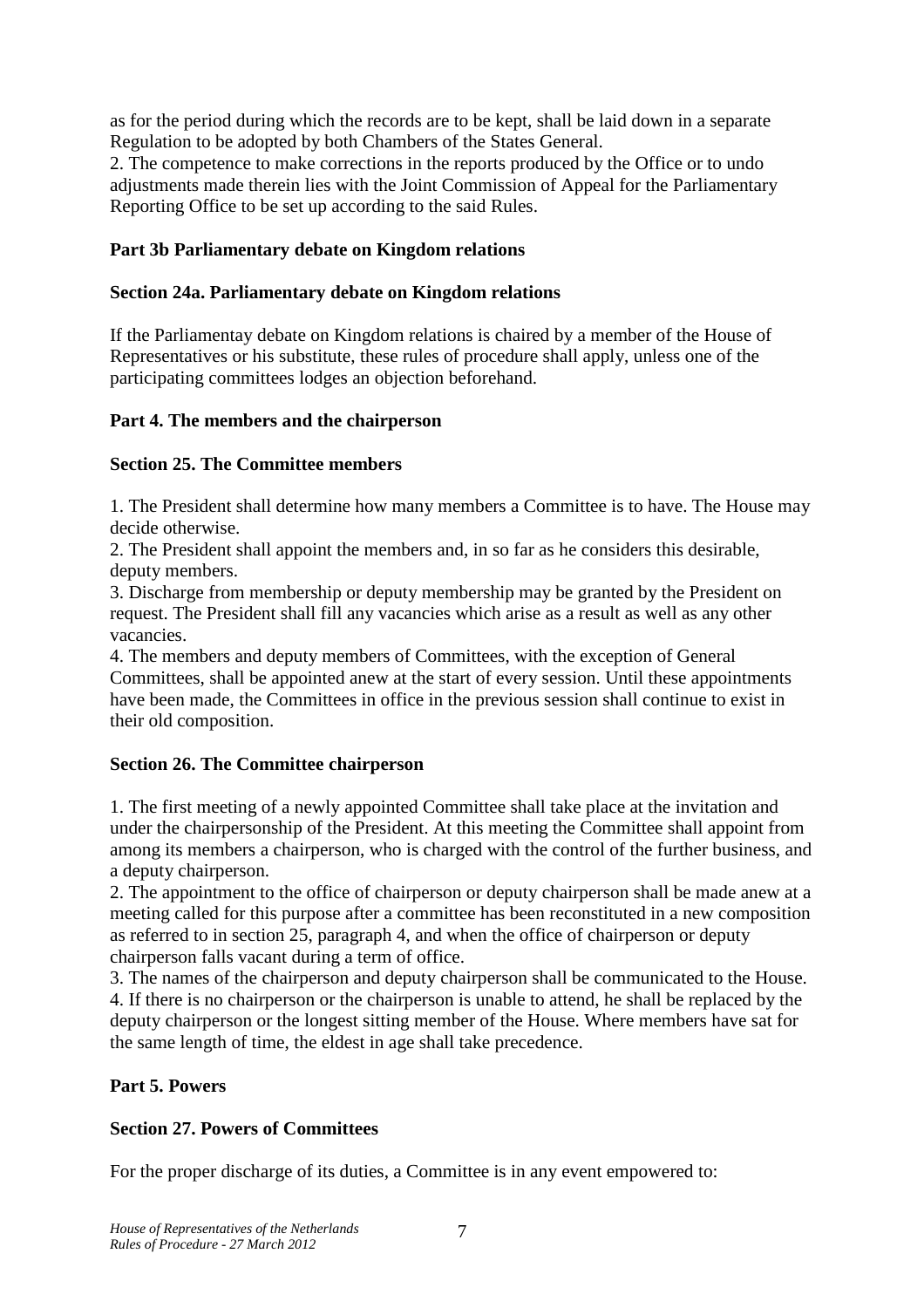- apply to a Minister in order to obtain all documents of which it considers it has to take cognizance;

- enter into oral or written consultation with a Minister;
- hold round table talks
- hold hearings;
- make working visits;
- obtain information from an advisory body;
- call in external experts;
- propose the designation of major project to the House.

#### **Section 28. Forms of oral consultation**

Oral consultation with a Minister may:

- relate to a bill referred to a Committee (a committee debate on draft legislation);

**-** relate to a budget bill, or a part thereof, referred to a committee (committee debate on a budget bill).

- relate to another document referred to a Committee (a committee debate on a policy document)1;

- be intended for the regular exchange of views on general policy (a general committee debate).

#### **Section 29. Hearings**

1. Notice of the holding of a hearing shall be given to the members of the House and on the Internet.

2. If a Committee wishes to hear civil servants, it shall invite them through the intermediary of the relevant Minister.

#### **Section 30. Advisory Bodies**

1. The members may make proposals to request advice from external advisory bodies as referred to in Section 17 of the Advisory Bodies Framework Act. Such a proposal is addressed to a Committee of the House.

2. The Committee shall send the proposal and its advice to the Presidium. The Presidium shall submit the proposal, together with the advice of the Committee and its own advice, to the House.

3. The House shall decide on the proposal.

#### **Section 31. Major projects**

Rules with regard to major projects shall be laid down in a separate regulation, to be adopted by the House.

#### **Part 6. Reports**

#### **Section 32. Reports**

1. A Committee shall report to the House on the documents referred to it. These reports shall deal as concisely as possible with the matters relating to the document. The Committee is entitled to omit that which it considers irrelevant.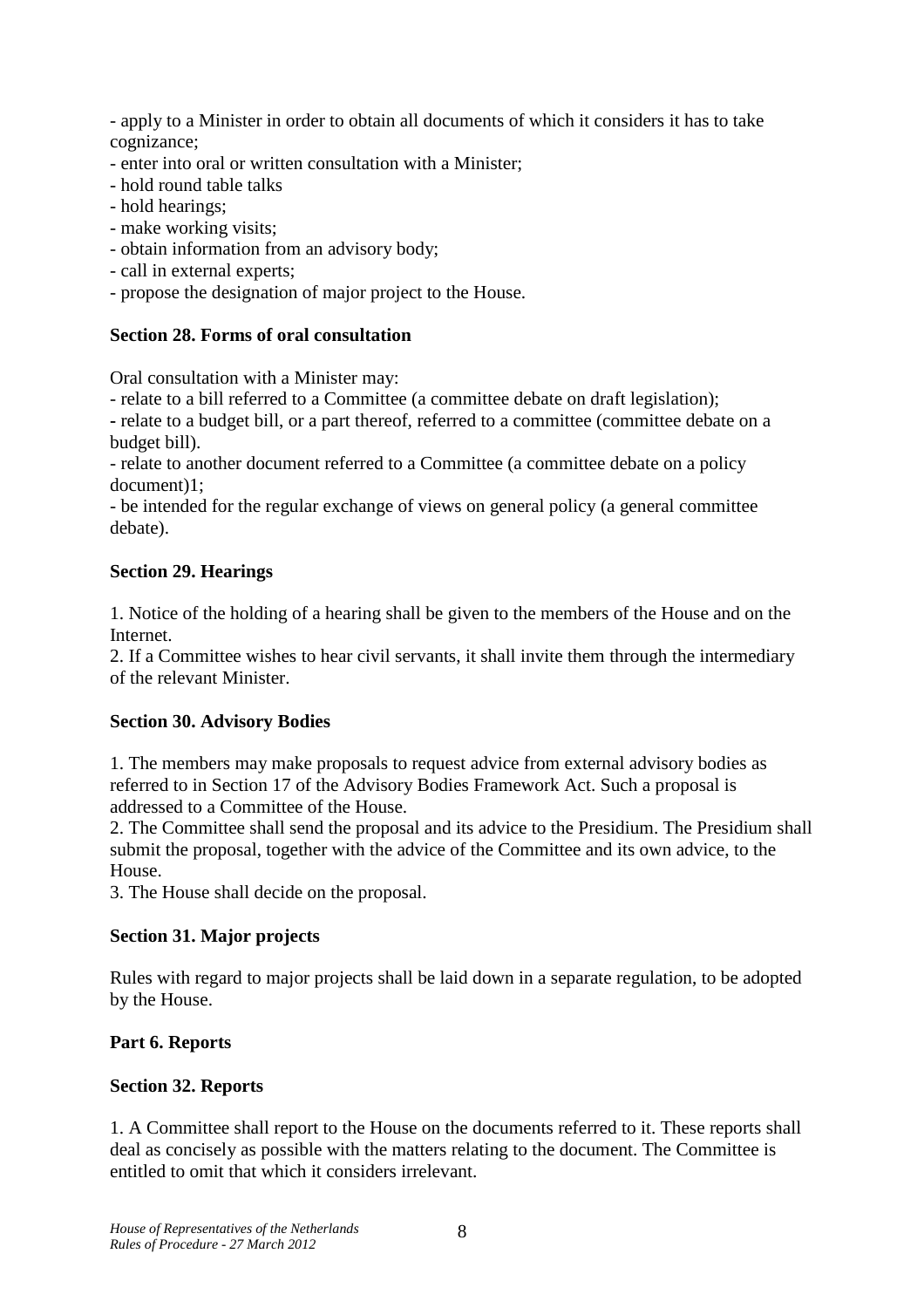2. The House may decide that a Committee need not publish a report on documents referred to it, if the Committee considers that such documents cannot be dealt with in public.

3. A Committee shall in any event report on its public, oral consultations with a Minister.

4. All reports to be published by a Committee shall be drawn up under the responsibility of the clerk of the committee.

### **Part 7. Committee meetings**

### **Section 33. Times of meetings**

1. The Committee shall meet at such times as it itself determines. If it has not taken a decision on this, its chairperson shall determine these times.

2. The chairperson shall in any event call a meeting of the Committee within a reasonable period whenever the Government so requests or a quarter of the members of the Committee express a wish for a meeting, stating reasons.

### **Section 34. Attendance at meetings**

1. Members and deputy members of a Committee shall have access to all its meetings.

2. All members of the House shall have access to a committee debate on draft legislation and a committee debate on a policy document at which motions may be proposed. They have the right to take part in the deliberations.

3. A Committee may, at their request, grant one or more members of the House who are neither a member nor a deputy member of the Committee permission to attend an other Committee meeting than referred to in paragraph 2; in such a case, the relevant member shall be competent to take part in the deliberations.

#### **Section 35. Chairpersonship**

1. The chairperson of a Committee meeting shall have the same powers as those to which the person presiding over an assembly of the House is entitled, provided always that an exclusion pursuant to section 60 applies only to the public meetings of the Committee on the day on which the exclusion occurs.

2. A joint meeting of two or more Committees shall be presided over by the Committee chairperson who is the longest sitting member of the House. Where members have sat for the same length of time, the eldest in age shall take precedence.

#### **Section 36. Decision-making**

1. Decisions may be taken only by the members of the Committee, provided always that if a member is not in office or is unable to attend his deputy may exercise his powers.

2. Decisions at a joint meeting of two or more Committees shall be taken by each of the Committees separately. If the decisions are not identical, the matter shall if necessary be decided by the House.

3. The Petitions Committee may not take a decision if not more than half of its members of their deputies are present.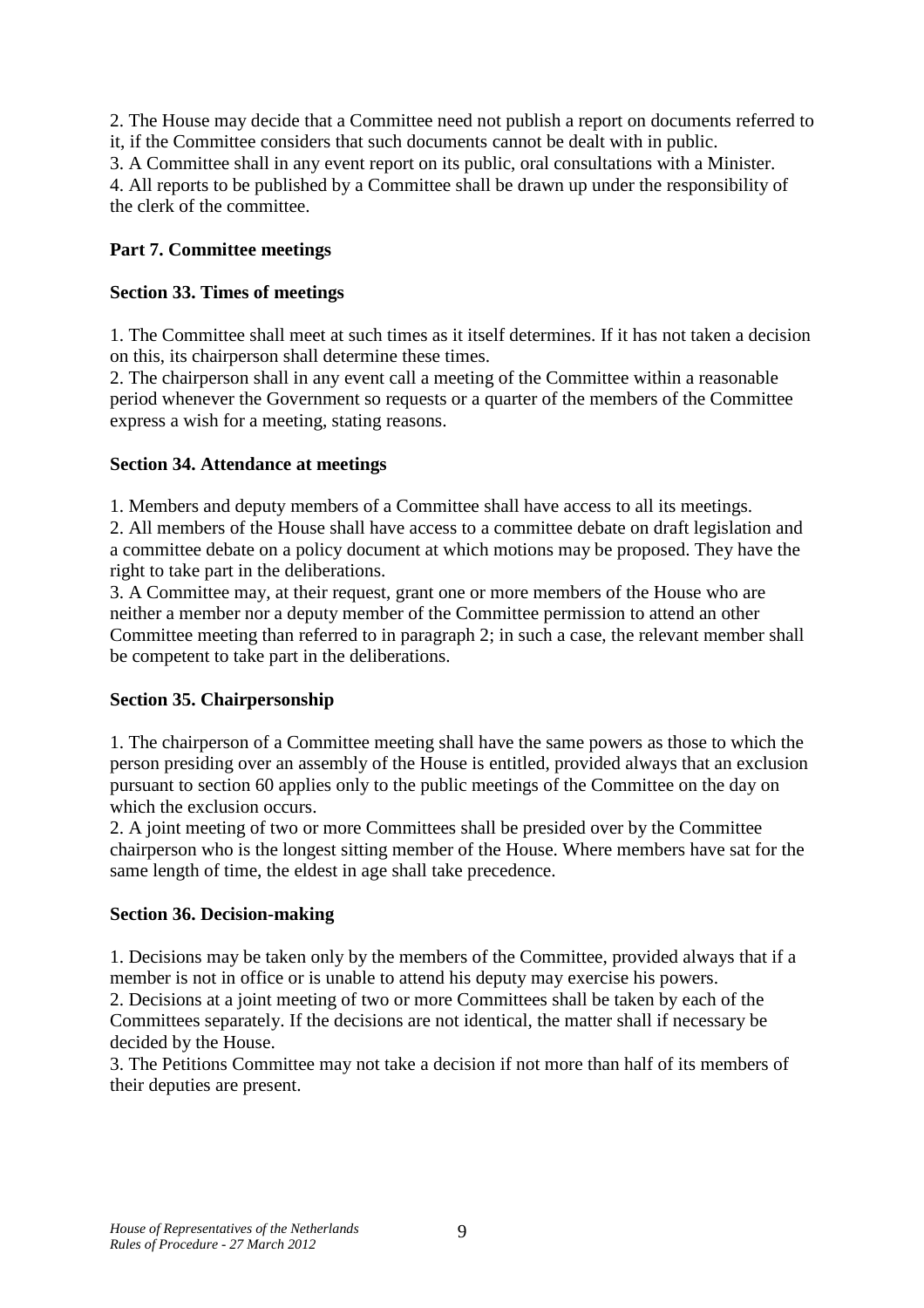### **Section 37. Public nature of committee meetings**

1. The meetings of committees shall be public. The House may decide that meetings of a particular committee may be held in private.

2. A committee may decide to hold its procedural meetings or part of it in private.

3. A committee may decide to hold a private meeting at the proposal of a member of the committee or a Minister. If the proposal is made during a public meeting, the meeting shall be conducted in camera until a decision has been taken on the proposal.

4. A closed committee meeting can only take place on the premises of the House. Members attending a closed meeting must be present in person in the meeting room. In special circumstances the President can decide that the provisions of the two preceding sentences are derogated from.

**Section 38.** *Deleted* 

## **Part 8. Forms of oral consultation**

### **Section 39. Committee debate on draft legislation**

1. In order to hold a committee debate on draft legislation a committee requires the consent of the House. The House shall decide on a proposal of the President and the first and second deputy Presidents.

2. The committee is not competent to set a maximum speaking time when a debate on new legislation is held. However, the committee may decide that every MP participating in the debate give notice of the desired speaking time beforheand.

2. A verbatim report shall be made of a committee debate on draft legislation.

4. During a committee debate on new legislation motions may be put forward. Section 66 shall apply mutatis mutandis

#### **Section 39a. Committee debate on a budget bill**

1. Every committee may hold a debate on a budget bill referred to it.

2. A committee debate on a budget bill is reported verbatim.

3. During a committee debate on a budget bill motions may be put forward. Section 66 shall apply mutatis mutandis.

#### **Section 40. Committee debate on a policy document**

1. A Committee may hold a committee debate on a policy document referred to it.

2. A concise report shall be made of a committee debate on a policy document.

3. The Committee may request the House to have a verbatim report made of a document consultation. The House shall decide on a proposal of the President and the firs and second

deputy Presidents.

4. During a debate on a policy document of which a verbatim report is made motions may be put forward. Section 66 shall apply mutatis mutandis.

## **Section 41. General committee debate**

1. A Committee may hold a general debate on matters relating to its policy area.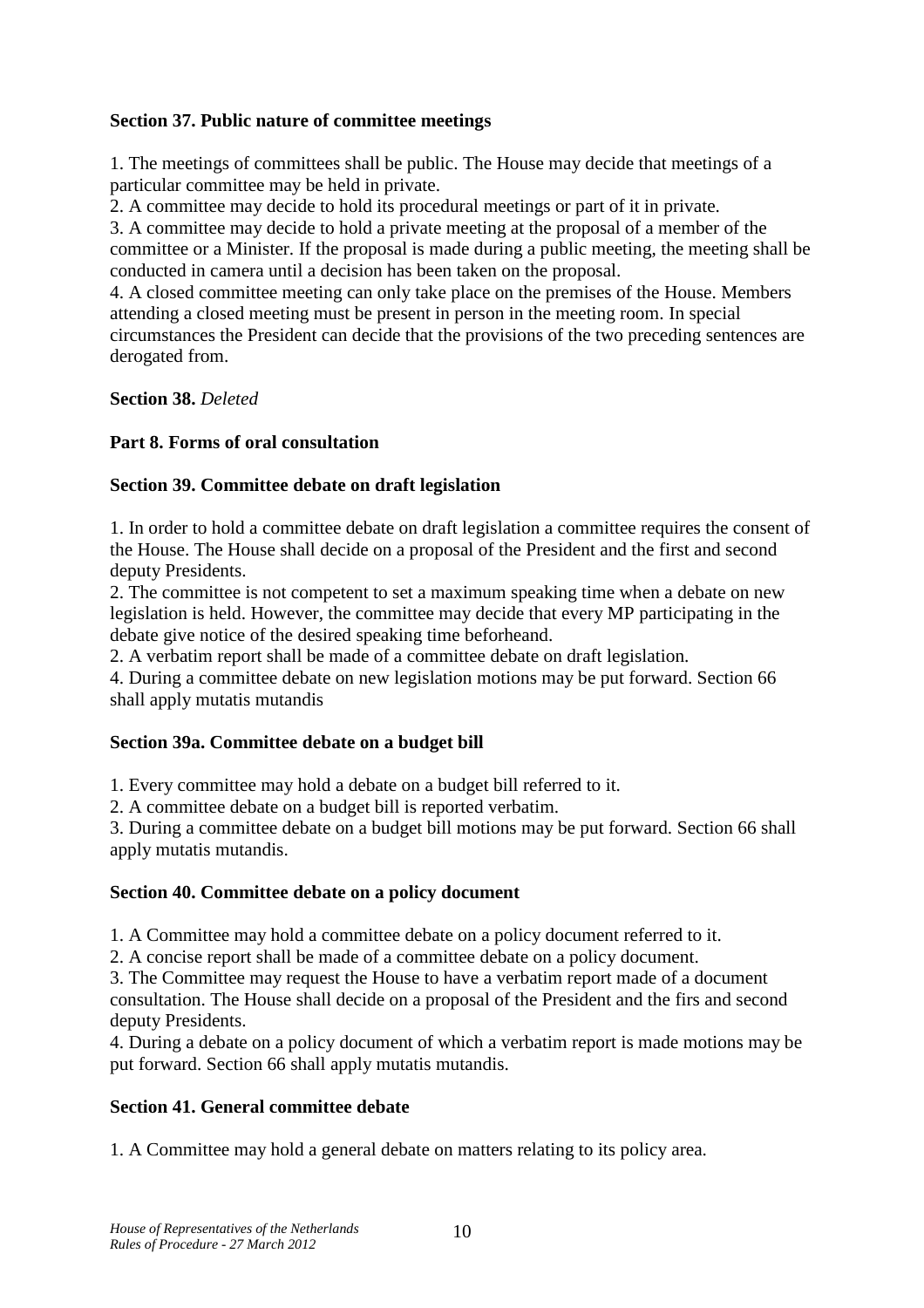2. The agenda of a general committee debate shall be drawn up and published on the internet by a committee beforehand.

3. A verbatim report shall be made of a general committee debate.

### **Section 42. Oral consultations with civil servants**

With the consent of the relevant Minister, information may be provided during oral consultations by civil servants designated by the Minister for this purpose.

### **Section 43. Plenary sitting after committee debate on a budget bill**

1. The House shall set maximum speaking time for each political group for the plenary sitting in conclusion of the committee debate on a budget bill.

2. Voting on all the budget bills and the proposed amendments to them shall take place in connection with each other, preferably within one week.

#### **Section 44.** *Deleted*

### **Section 44a. Conclusion of a general committee debate during a plenary sitting (two minutes debate)**

1. The conclusion of a general committee debate shall be put on the agenda of a plenary sitting only if a member wishes to propose a motion in response to the general committee debate.

2. Notwithstanding the provisions of section 63, subsection 1, each member shall address the House in one stage only.

3. Notwithstanding the provisions of section 64, paragraph 2, maximum speaking time shall be two minutes for each parliamentary group, during which motions, if any, must also be proposed.

#### **Section 45. Concurrent meetings**

1. The days and hours when a committee debate on draft legislation or a committee debate on a policy document of which a verbatim report is made shall be held shall be determined by the President.

2. No more than two meetings for consultations as referred to in paragraph 1 shall be held at the same time. At times when the House is sitting, only one consultation meeting as referred to in paragraph 1 may be held.

## **CHAPTER VIII. PLENARY SITTINGS**

## **Part 1. General provisions**

#### **Section 46. Convocation**

1. The President shall call a sitting as often as he considers this to be necessary or has been requested in writing to do so by thirty members, stating reasons, or if the government requests so, stating reasons.

2. If the Presidium has adopted general guidelines for the days and hours when the House generally sits, the President shall take as much account of these as possible.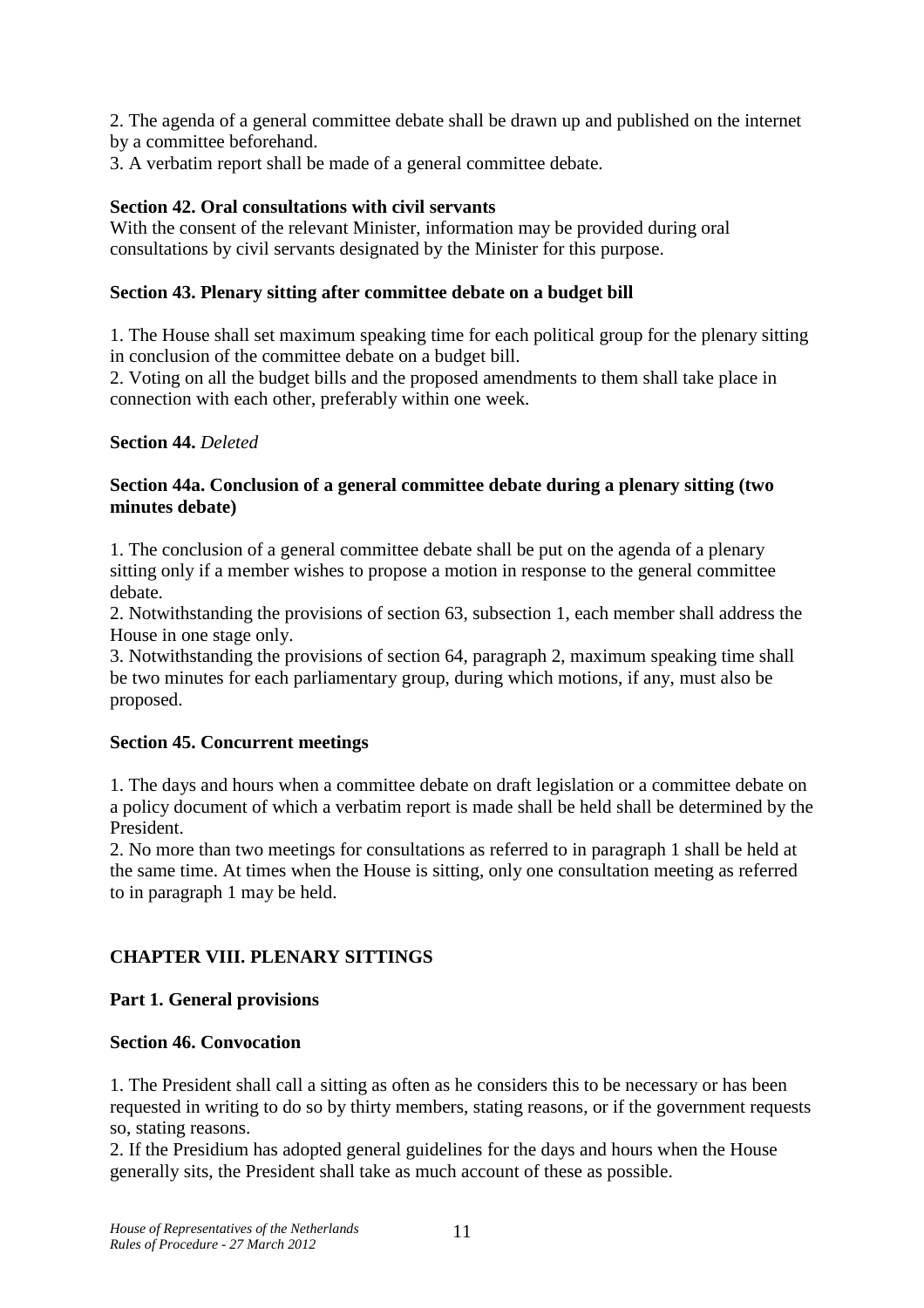3. The House may also decide itself on what day and at what hour it will meet again, but the President shall then be free, in the event of unforeseen circumstances, to convene the meeting at an earlier or later time.

4. The members shall be given timely written notice of the meeting. If this is not possible, the notice can be given in some other way. The notice calling the meeting shall list the items to be dealt with.

### **Section 47. Suspension or closure of the meeting**

1. The President may suspend or close the meeting if he considers this desirable in view of the course of the business or in order to maintain order.

2. A decision of the House is needed in order to continue a meeting after 11 p.m.

### **Section 48. Attendance list**

Each member present shall sign the attendance list before the start of the meeting. The list shall remain on the table of the Secretary General for signature by members arriving later.

### **Section 49. Quorum**

The President shall open the meeting if the attendance list has been signed by over half of the number of sitting members.

### **Section 50. Lack of quorum**

1. If the requisite number of members is not present on or shortly after the hour for which the meeting has been called, the President shall open the gathering and have the names of the absent members read out. He may give notice of any documents received. Afterwards he shall adjourn the meeting to a later time.

2. The names of both the present and the absent members shall be recorded in the official report of the Proceedings of the House; in the case of the absent members, the reasons given for their absence shall also be recorded.

#### **Section 51. Seating arrangement**

1. Each member shall be allocated a seat in the plenary hall. The Presidium may also allocate a particular group of seats to a parliamentary group and leave the division thereof to the parliamentary group.

2. If the President so requests, the members shall take their seats.

3. The Presidium shall arrange for seats to be available for the special delegates of the representative bodies of Aruba, Curacao and Sint Maarten.

4. The Presidium shall also arrange for seats to be available for the Ministers and persons designated by them to assist them at an assembly.

5. The Presidium may allocate seats to other persons invited by the House.

## **Section 52. Rostrum**

Each member shall speak standing up, unless the President grants him leave to speak seated, and at the rostrum, unless the President allows him to speak from another place.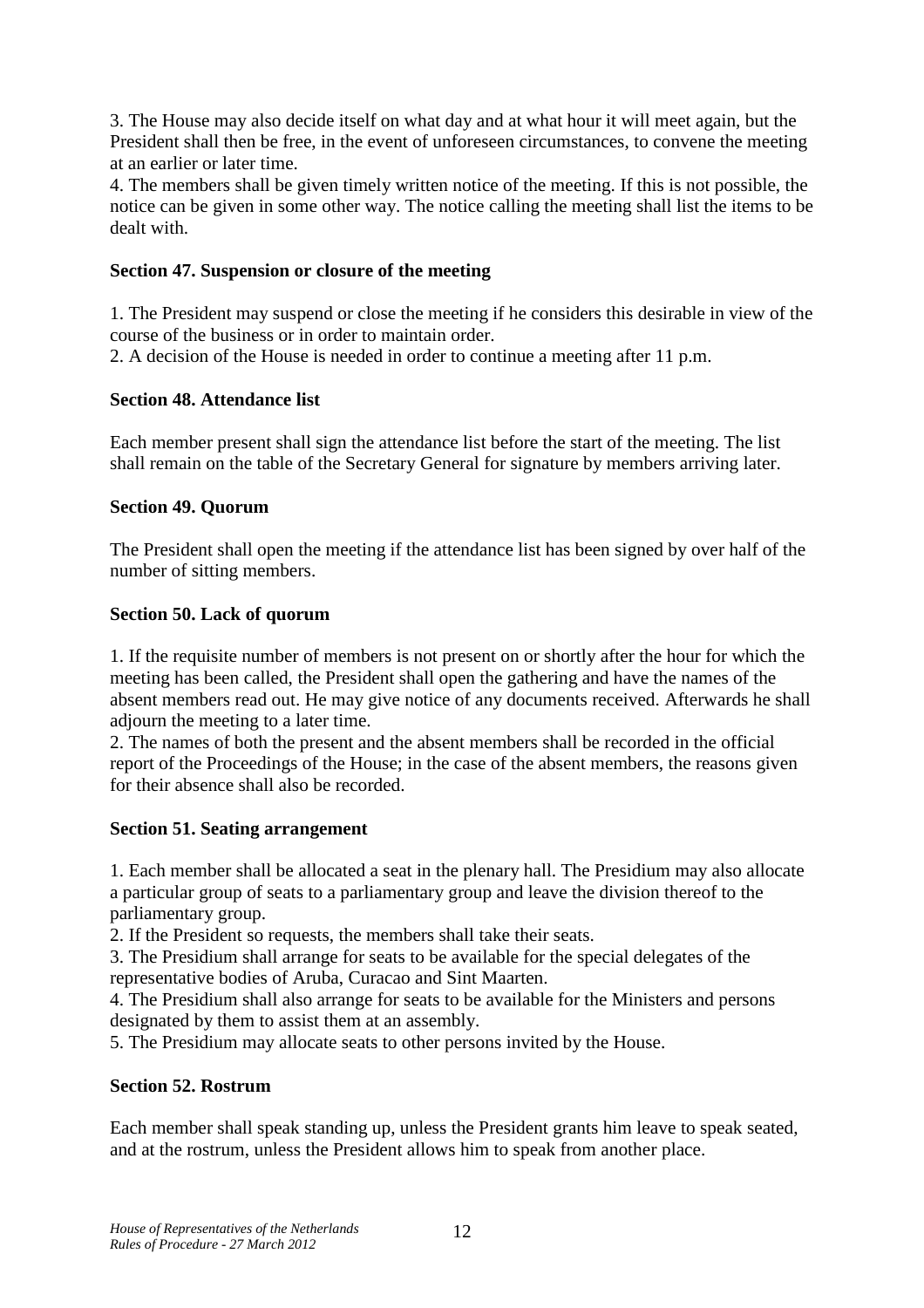### **Section 53. Received documents**

1. All documents received since the last assembly shall be included in a list which will be available for inspection on the Secretary General's table during the meeting. In this list, the President shall make proposals about how they should be dealt with. The proposals shall be deemed to have been adopted at the end of the meeting, unless an objection to a proposal has previously been made by a member; in such a case the House shall decide on the relevant proposal. The list and the proposals shall be included in the official report.

2. The President shall remain competent to give notice in the meeting of any documents which he considers to be sufficiently important.

3. The President may set aside unsigned, incomprehensible and offensive documents without further notice.

### **Part 2. Arrangement of business**

### **Section 54. Arrangement of business**

1. The House shall arrange its business either on a proposal by the President or on a proposal by a member.

2. The business shall generally be arranged at the start of the meeting. The President may refuse to raise the subject of the arrangement of business at other times. If the President intends to propose an arrangement of business, he shall mention this in the notice calling the meeting, unless there is no opportunity to do so because of the urgency of the matter.

### **Part 2a. The thirty members debate**

#### **Section 54a. The thirty members debate**

1. A thirty members debate shall be held if a request to do so is supported by at least thirty members.

2. The request shall be made during the arragement of business, stating the subject of the debate.

3. The President sets the day on which the thirty members debate will take place.

## **Part 2b. Reporting on interparliamentary assemblies**

#### **Section 54b. Reporting on interparliamentary assemblies**

Heads of delegations who have attended international parliamentary assemblies shall report on their findings in writing to the House.

## **Part 3. The debate**

#### **Section 55. Addressing the House**

1. No member shall address the House until after he has asked the President and been given permission by him to have the floor. The President shall give permission to have the floor in the order in which permission is requested, unless the House decides otherwise. The members may have their names entered on the appropriate list of speakers as soon as the President has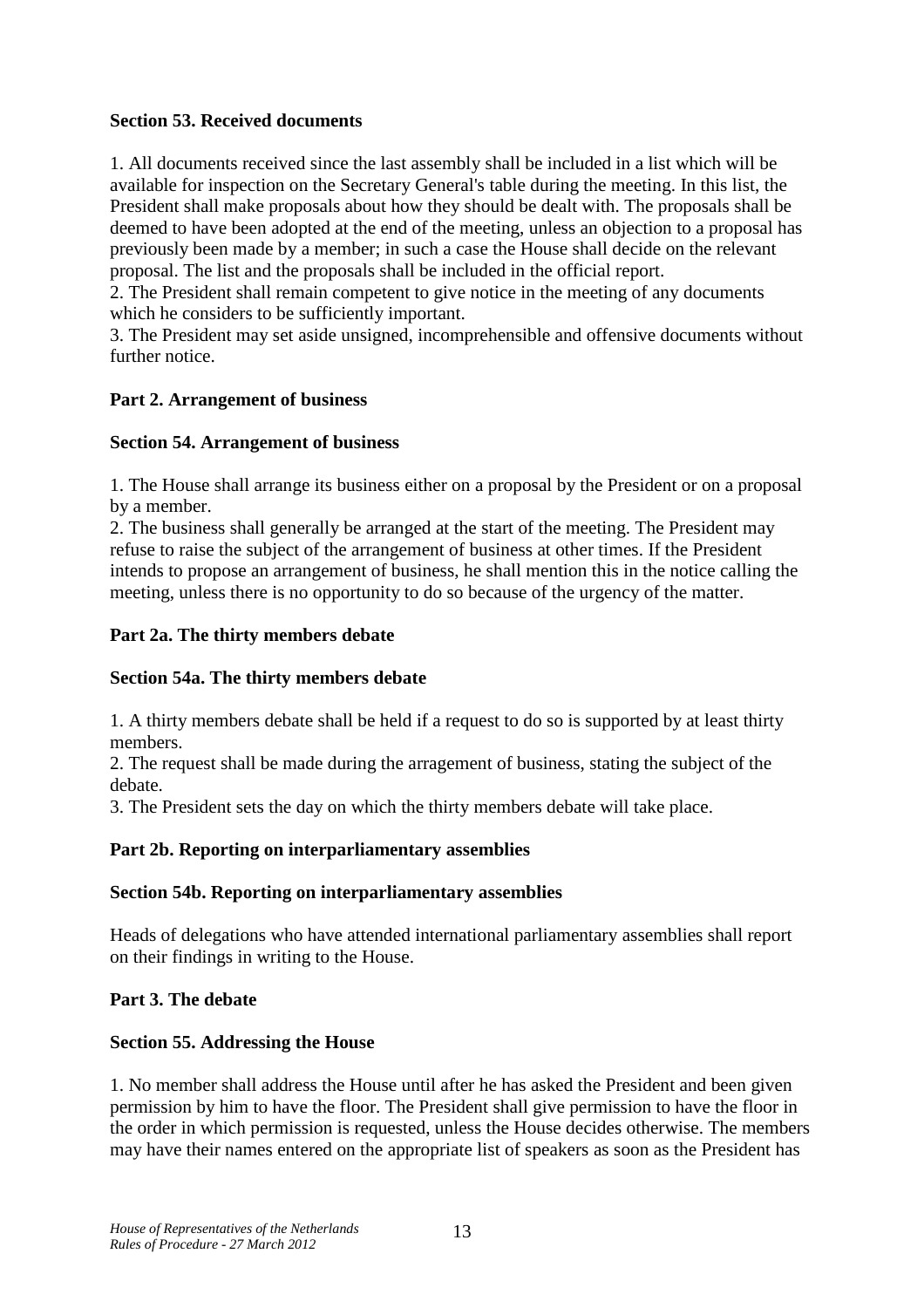announced his intention of raising the subject or the House has decided, whether or not subject to reservation, to raise the subject.

2. If Ministers, persons whom they have designated to assist them in the meeting, Ministers Plenipotentiary or special delegates request the floor, the President shall not give permission for them to have the floor until the person who has the floor has finished his speech.

3. If the President wishes to speak on the subject that is under discussion, he shall leave the President's chair, unless what he has to say is necessary for the performance of the duties with which he is charged. He shall not take this seat again while the subject is under discussion.

### **Section 55a. Attendance of Members of the European Parliament elected in the Netherlands at debates of the House**

1. The House may decide that Members of the European Parliament elected in the Netherlands are invited to provide information and thereto attend the deliberation about a subject under discussion.

2. The President allocates these MEPs a seat.

- 3. The President decides on the position on the speakers' list of these MEPs.
- 4. The House may set maximum speaking time for the contribution of these MEPs.
- 5. Section 57 applies mutatis mutandis.

### **Section 56. Personal business; proposal on a matter of order**

1. The order of speakers may be interrupted if a member requests the floor for personal business or raises a point of order.

2. The President shall give permission for a member to have the floor for personal business only after a provisional indication of the business. The decision whether something constitutes personal business shall be taken by the President.

3. A proposal on a matter of order may be made either by the President or by a member.

## **Section 57. Interruptions**

The President may allow interruptions, consisting of brief statements or questions without any introductory remarks.

## **Section 58. Warning; withdrawal of words**

1. If a person who has the floor strays from the subject of debate, the President shall call on him to return to the subject in hand.

2. If a member or a Minister uses offensive language, causes a disturbance, violates his duty of secrecy as referred to in chapter XIIA, fails to observe confidentiality as referred to in chapter XIIB or signifies his approval of or incites the commission of unlawful acts, he shall be reprimanded by the President and given the opportunity to withdraw the words that have given rise to the warning.

## **Section 59. Order to yield the floor**

1. If a person who has the floor makes no use of the opportunity referred to in section 58, paragraph 2, or continues to stray from the subject of debate, to use offensive language, to cause a disturbance, to violate his duty of secrecy as referred to in chapter XIIA, to fail to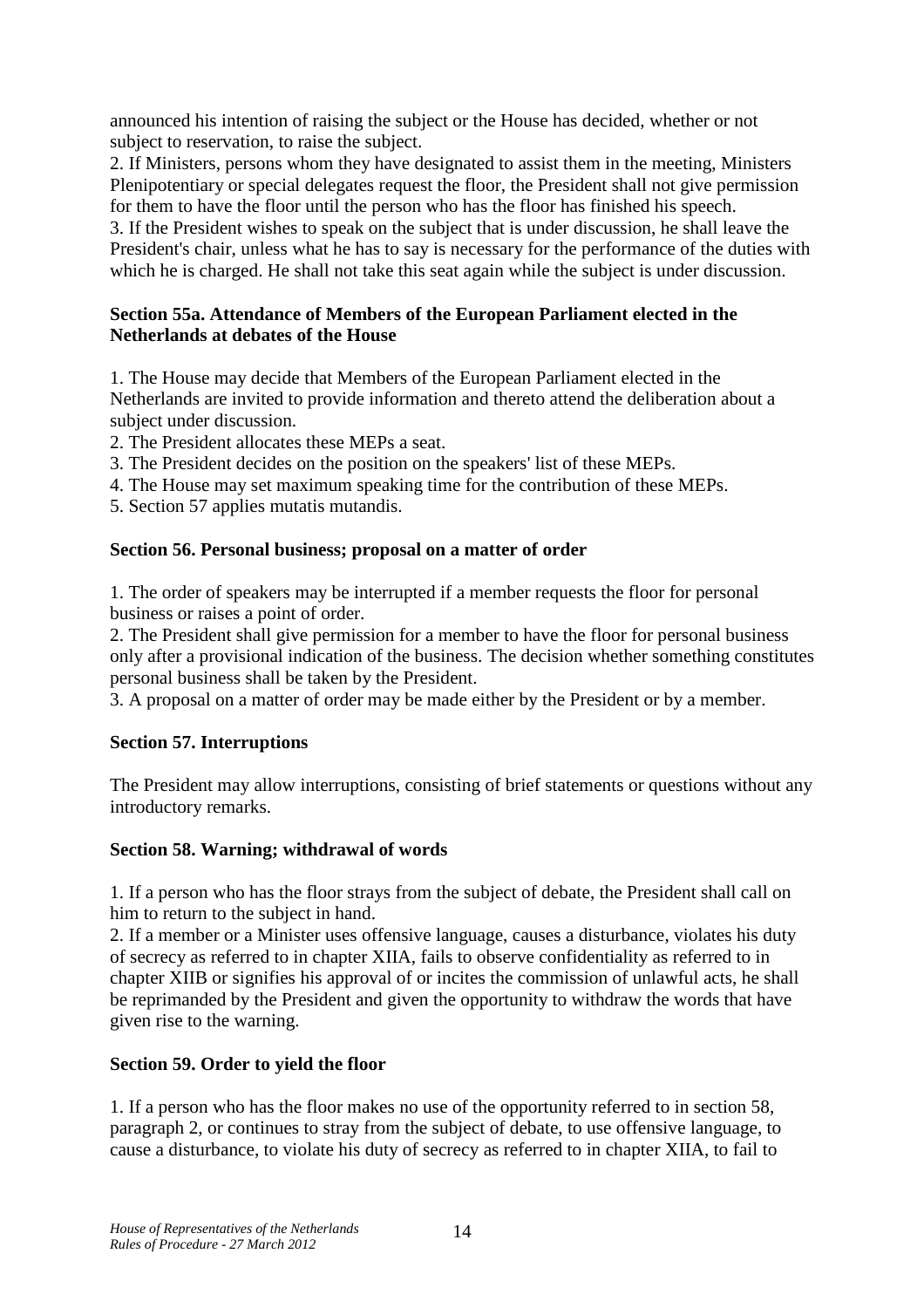observe confidentiality as referred to in chapter XIIB or to signify his approval or incite the commission of unlawful acts, the President may order him to yield the floor. 2. A member who has been ordered to yield the floor may no longer take part in the debate on the subject under discussion at that meeting.

#### **Section 60. Exclusion from a meeting**

The President may exclude a member addressing the meeting to whom section 59 has been applied and any other member who has been guilty of acts of the kind referred to in that section from further attendance at the meeting on the day on which the exclusion occurs.

#### **Section 61. Non-inclusion of words in the report** *Deleted.*

#### **Section 62. No appeal to the House**

No appeal to the House shall lie against decisions taken by the President pursuant to sections 58 to 61.

#### **Section 63. Number of times that a member addresses the House**

1. No member shall address the House more than twice on the same subject or address the House on the same subject after the end of the second stage, unless the House has given him leave to do so.

2. Speaking on personal business or on a proposal on a matter of order shall not be counted when determining how many times a member has spoken on the same subject.

#### **Section 64. Maximum speaking time**

Notwithstanding section 43, subsection 1, the House may limit the maximum speaking time on a subject per political group, considering the size of each group, and the ministers' speaking time. It can also be decided that the deliberation will be limited to one stage.

#### **Section 65. Finishing speaking**

As soon as the maximum period prescribed for the speeches or for the explanations of votes has expired, the President shall request the person who has the floor to stop speaking. He shall then immediately comply with this request.

#### **Section 66. Moving motions**

1. Each member who has the floor may propose motions on the subject under discussion. Such a motion shall be formulated briefly and clearly, be in writing and be signed by the person making it. It may be dealt with only if it has been countersigned or seconded by at least four other members.

2. Unless the House has given leave for this, a motion shall not be proposed during the first stage. Presentation during the first stage shall in any event be possible if the debate relates to a report of oral consultations.

3. The text of a motion shall be read out by the person moving it.

4. Motions shall be dealt with at the same time as the debate on the subject in question, unless the House decides that this should be done later.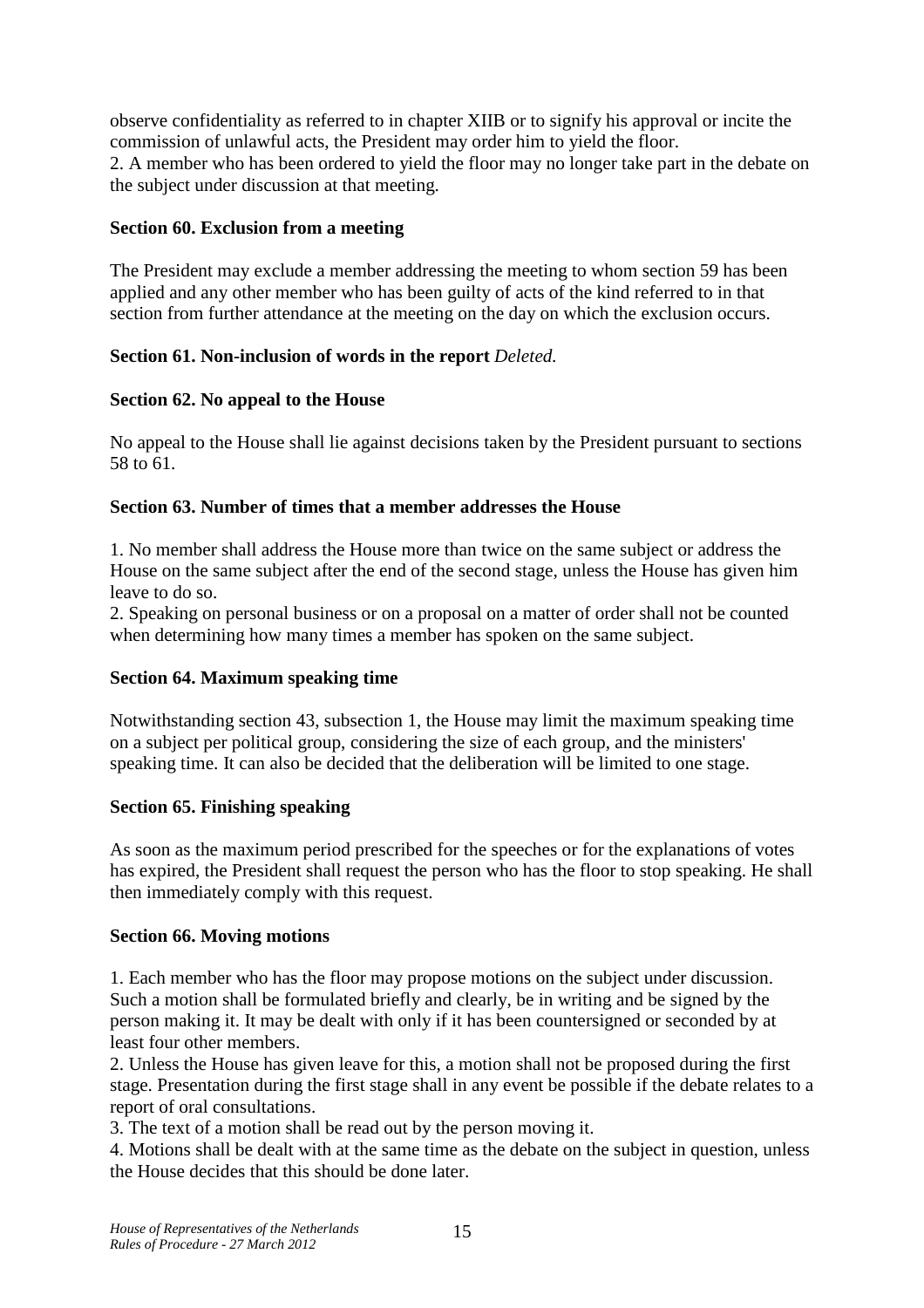#### **Section 67. Closure of the debate**

1. If no one else wishes to speak, the President shall close the debate.

2. If the President considers that the subject has been adequately elucidated from different sides, he may propose to the House, notwithstanding the provisions of paragraph 1, to close the debate of the House earlier. No debate shall be held on such a proposal.

3. The closure of the debate of the House may also be proposed on the same ground by a member present in the plenary hall. The proposal may not be explained and shall not be the subject of debate.

#### **Section 68. Closure of the debate at a fixed time**

On a proposal of the President or of a member present in the plenary hall, the House may also decide that its debate on a subject will be closed at a time to be stated in the proposal. No debate shall be held on such a proposal. If it is carried, the President shall have the power to divide the available time on a fair basis.

#### **Part 4. Voting on business not relating to persons**

#### **Section 69. Taking a decision; voting**

1. After the debate has been closed, the House shall, if necessary, proceed to take a decision. 2. Voting on motions may be postponed; if a vote is not held at the first meeting held within two months of the decision to postpone (not including recesses), the motion shall be deemed to have lapsed. The House may decide otherwise.

3. Voting shall be by a show of hands.

4. A vote need not be held if none of the members requests one. In such a case, the President proposes that the decision be taken without a vote. However, members present in the plenary hall may request that it be noted that they wish to be deemed to have voted against; in such a case, the decision shall be deemed to have been taken by the votes of the other members.

#### **Section 70. Roll-call vote**

1. Notwithstanding the provisions of section 69, paragraph 3, a roll-call vote shall be held if a member so requests.

2. A roll-call vote shall also be held if, in the opinion of a member, the proportions of votes on a show of hands are not clear. A roll-call vote may not be held if the result of a vote on a show of hands has been adopted.

3. In the case of a roll-call vote, the question of the attendance list number at which the vote will start shall be decided by lot.

4. In the case of a roll-call vote, each member shall cast his vote by uttering the word "Yea" ("voor") or the word "Nay" ("tegen").

5. If it is found in the case of a roll-call vote that the number of members required for a quorum is no longer present, the President may either suspend the meeting for some time and continue it if sufficient members are present at the time of reopening or adjourn the meeting and call a new meeting at a later time.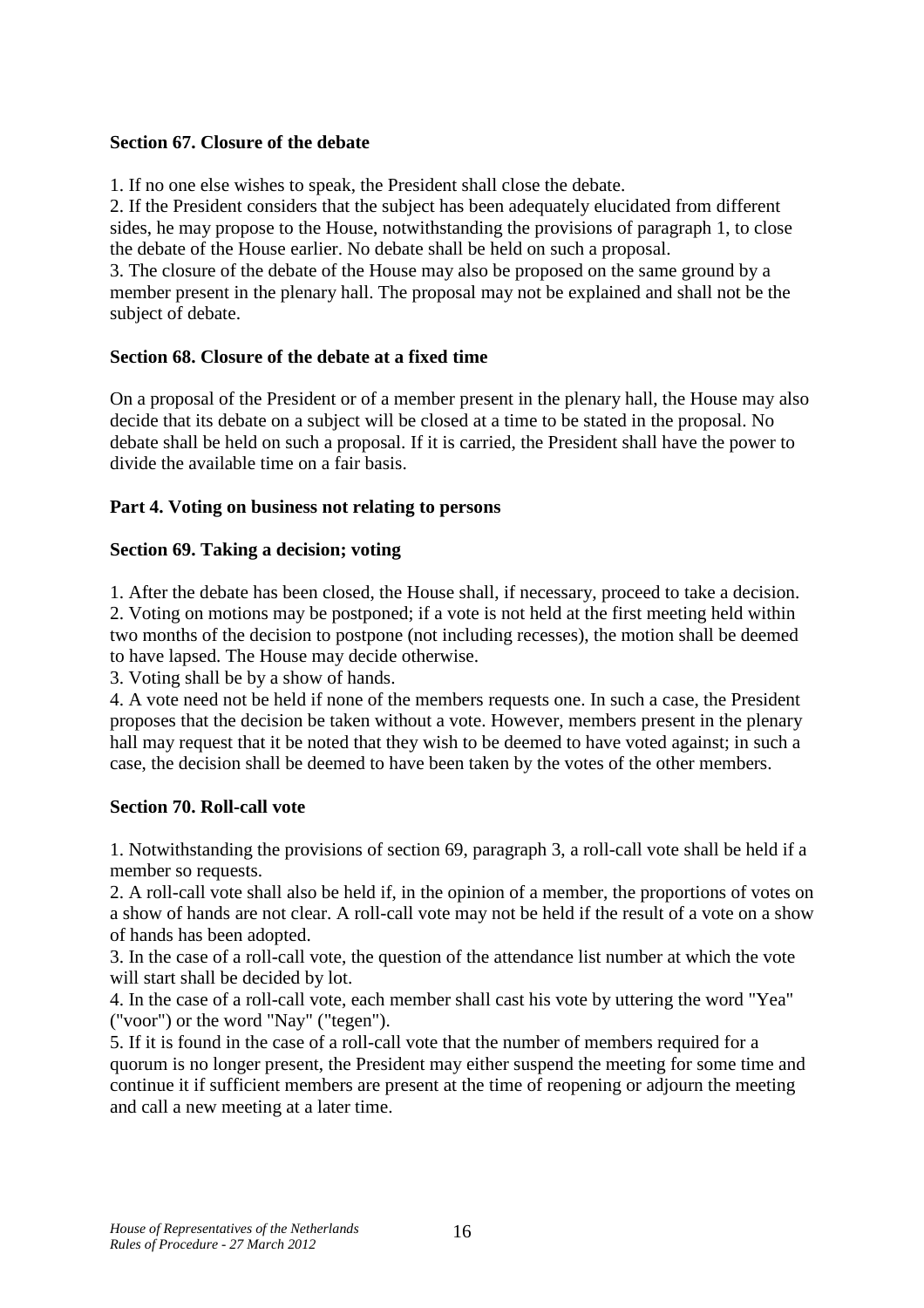### **Section 71. Mistake in casting a vote**

1, If a member makes a mistake in casting his vote in a roll call vote, he may rectify this mistake before the next member has voted. If he does not notice his mistake until later, he may ask after the end of the vote for a note to be made of his mistake; however, this shall not alter the result of the vote.

2. If a member makes a mistake in voting by show of hands, he may rectify this as long as the President has not yet determined the voting result. If he does not notice his mistake until later, he may ask after voting for a not te be made of his mistake, but this shall not alter the result of the vote.

## **Section 72. Tied vote**

1. In the event of a tied vote, the proposal shall be deemed not to have been adopted if all the members are present.

2. If not all the members are present, the taking of a decision shall be postponed until a subsequent meeting. If there is again a tied vote, the proposal shall be deemed not to have been adopted.

### **Section 73. Explanation of vote**

1. After the vote, explanations of votes may be made.

2. The President may allow explanations of votes to be made after the closure of the debate, but in that case immediately before the vote. In such cases, the debate may not be reopened after an explanation of vote has been made.

3. An explanation of vote may not last longer than two minutes.

#### **Part 5. Voting on persons**

#### **Section 74. Counting of votes in voting on persons**

Voting on persons for appointments, nominations or elections shall be by ballot papers placed in a box. In the case of such a ballot, the President shall appoint four members as tellers. After the first appointed teller has stated the number of ballot papers found in the box and the President has stated the number of members present, the first appointed teller shall announce the result.

#### **Section 75. Completion of the ballot papers**

A ballot paper shall be filled in for each candidate separately and shall contain a clear indication of the person. The House shall decide in cases of doubt.

#### **Section 76. Fewer ballot papers than quorum**

If the number of ballot papers found in the box is fewer than the number of members required to form a quorum at the meeting, section 70, paragraph 5, shall apply mutatis mutandis.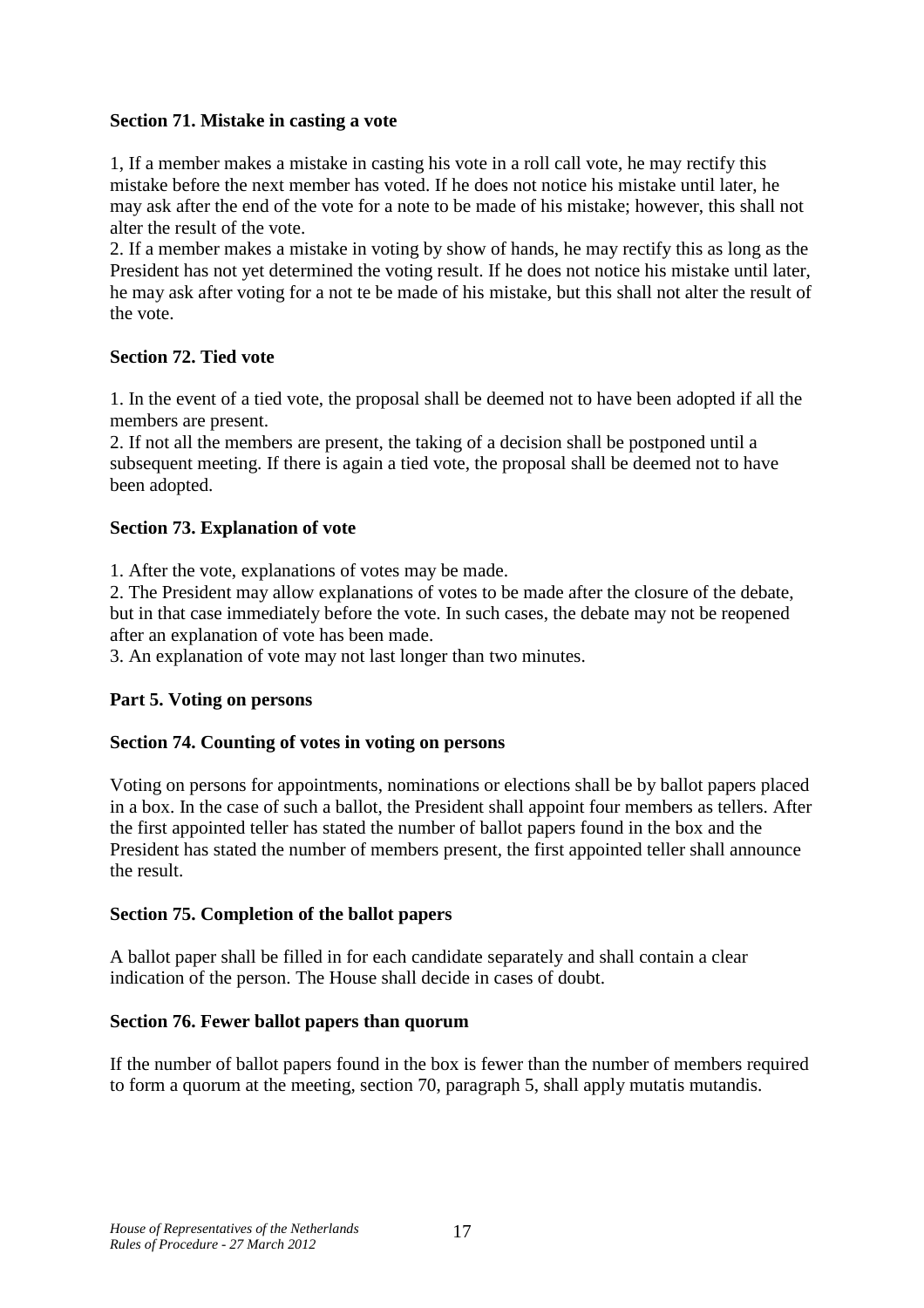### **Section 77. Invalid votes**

Ballot papers that are not filled in or not properly filled in shall not count for the purpose of determining a majority.

#### **Section 78. Void ballot**

The voting shall be void:

- if the number of ballot papers found in the box exceeds that of the members who have signed the attendance list and this difference may have influenced the result; - if the number of properly completed ballot papers is fewer than the number of members required to form a quorum at the meeting.

#### **Section 79. Free ballot**

The first vote shall be "free". If no one obtains an absolute majority in this first ballot, a second ballot shall be held and shall once again be free.

#### **Section 80. Third ballot**

If no one obtains an absolute majority in the second ballot either, a third ballot shall be held, on this occasion between the four persons who obtained the most votes in the second ballot. If votes were cast only for three or four persons in the second ballot, the third ballot shall be between the two persons who obtained the largest number of votes.

#### **Section 81. Fourth ballot**

If no absolute majority is obtained in the third ballot, a fourth ballot shall be held between the two persons who obtained the most votes in the third ballot.

#### **Section 82. Interim ballot**

If it is not clear from the result of the second or third ballot between whom the further ballot must be held, an interim ballot shall be held to decide this.

#### **Section 83. Tied vote**

1. If there is a tied vote in an interim ballot or in a ballot between two persons, the matter shall be decided by lot.

2. In order to arrive at this decision, the requisite slips containing the names shall be put, properly folded, into the box by one of the tellers and then taken out and read out one by one by another teller. The person whose name is on the slip of paper first taken out shall be the elected person.

#### **Section 84. Elections not mentioned in the Constitution**

If it concerns appointments, nominations or elections not mentioned in the Constitution, the House may determine in a special case that other rules shall apply.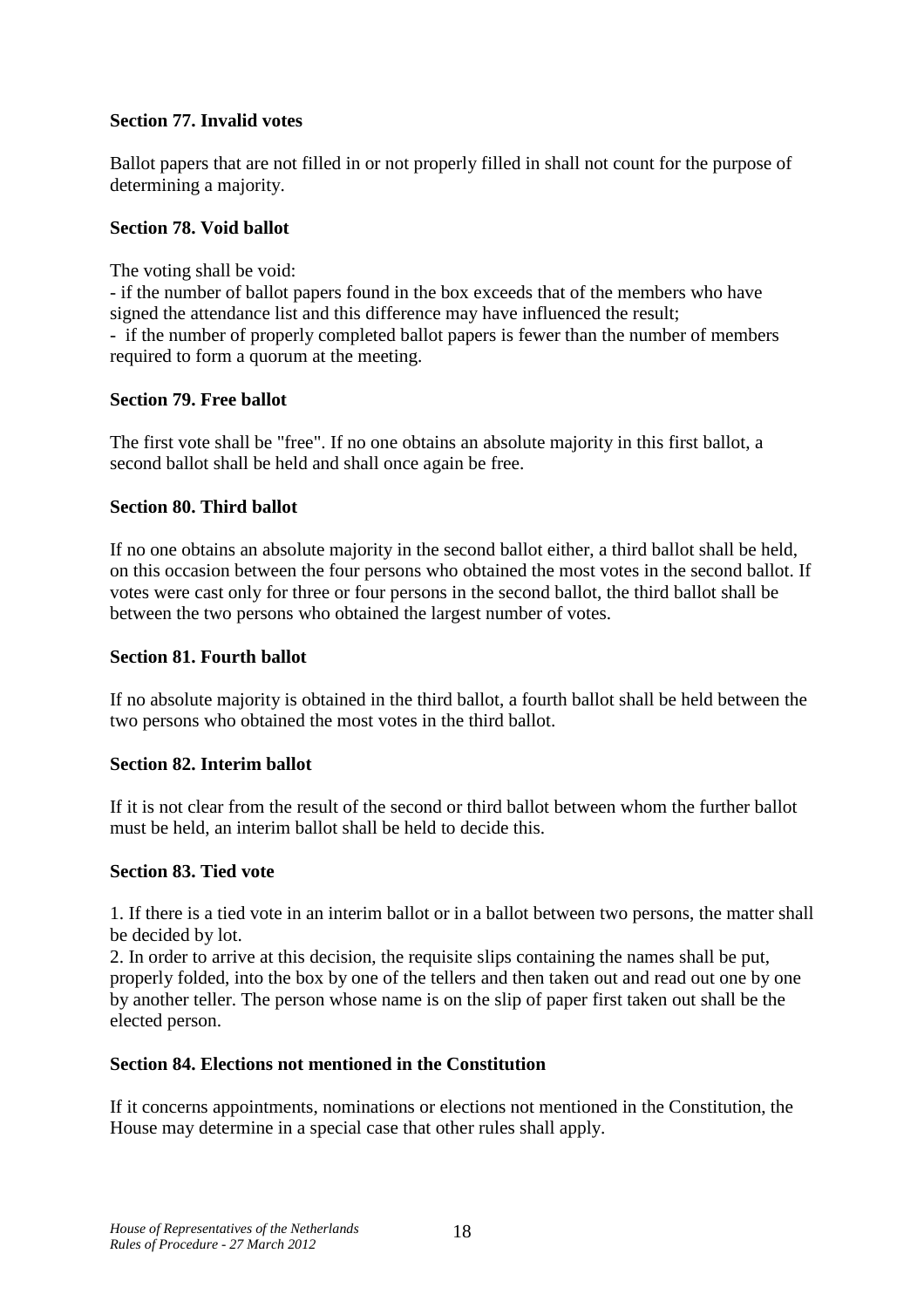### **Section 85. Election of persons by the Committees**

The election of persons by the Committees shall take place in the same way as those by the House, provided always that in the case of the third ballot the election shall be between the two persons who obtained the most votes in the second ballot.

#### **Section 86. Presentation to the King**

The President shall arrange for the nominations of persons whose appointment is made by Royal Decree to be presented orally or in writing to the King.

#### **Part 6. Final provisions**

#### **Section 87. Official Report and Proceedings**

1. The Secretary General shall arrange for a verbatim report of the debate (proceedings) to be made of each meeting and of each gathering referred to in section 50. The Rules referred to in section 24, paragraph 1, shall apply to this report.

2. The Secretary General shall arrange for an official report to be drawn up of each meeting and of each gathering referred to in section 50. This report shall in any event include the names of the members who were present and of those vote 'Yea' or 'Nay', a brief statement of the contents of all documents received, and all decisions taken by the House or by the President. The official report shall be approved by the President and the Secretary General, in confirmation of which it will be signed by them, and shall be kept in the Record Office of the House of Representatives.

3. If, in response to questions put during the public debate, Ministers or the persons who assist them at a meeting answer such questions partly in writing and partly orally before the end of the debate, the written answers shall be included in an annexe to the report of the meeting at which the other questions were answered orally.

#### **Section 88.** *Deleted*

#### **Section 89. Report or minutes of a meeting held in camera**

1. The House may decide that official reporters from the Parliamentary Reporting Office may be present at a meeting held in camera. In such a case, a verbatim report of the proceedings shall be made in accordance with the appropriate rules; unless the House decides otherwise either immediately or at a later date, however, such a report shall not be printed but shall be kept locked up in the Record Office of the House of Representatives, unless the House decides otherwise

2. If the House has not decided that official reporters from the Parliamentary Reporting Office may be present, minutes shall be kept by the Secretary General. These shall be read and proposed for approval immediately or at a subsequent meeting in camera. In addition to what is stated in section 87, paragraph 2, second sentence, such minutes shall contain a concise report of the debate. They shall be kept locked up in the Record Office of the House of Representatives unless the House decides otherwise.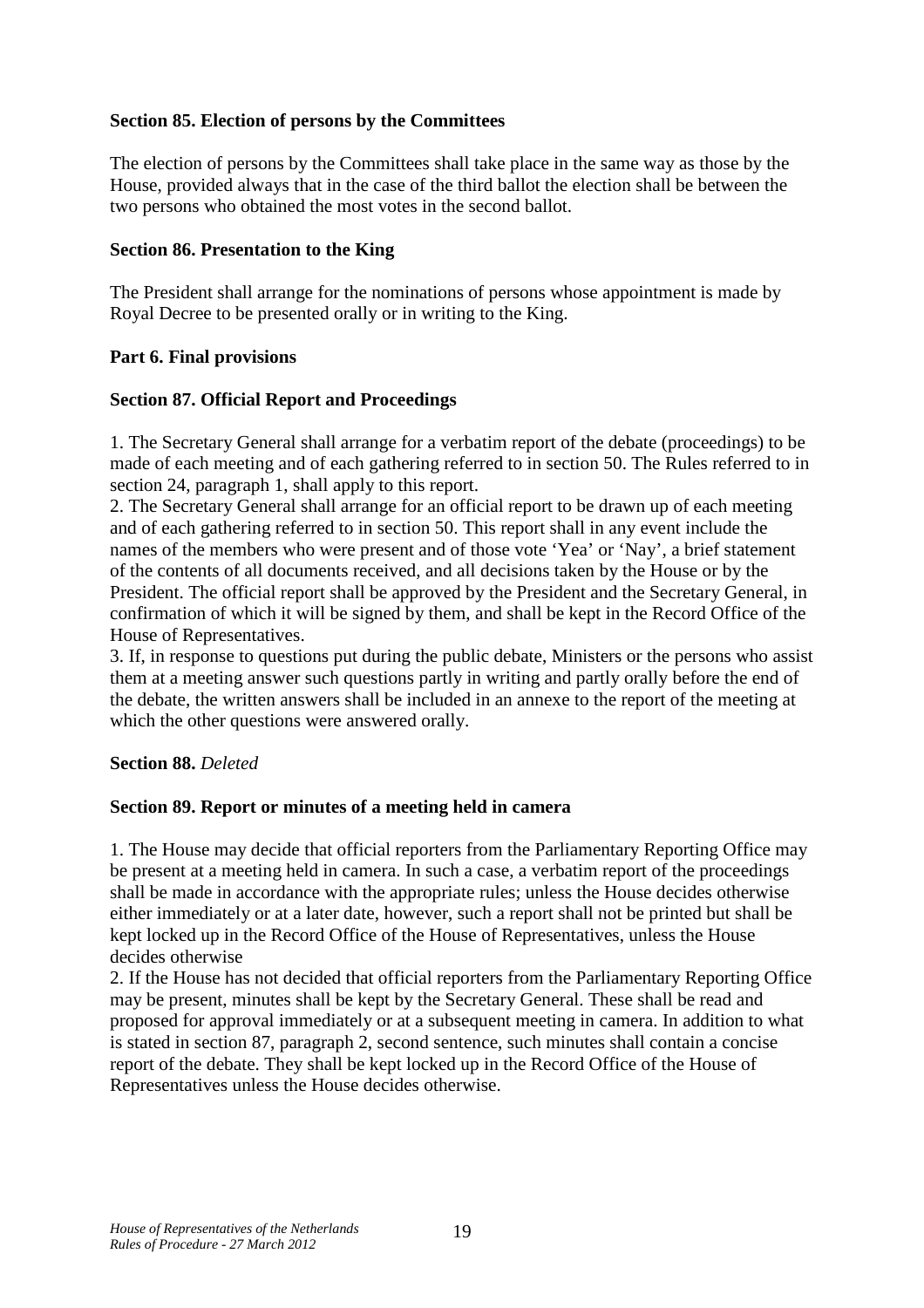### **CHAPTER IX. PROCEDURE ON BILLS, KINGDOM BILLS, PRIVATE MEMBERS' BILLS, OTHER DOCUMENTS REFERRED TO A COMMITTEE AND TREATIES**

#### **Part 1. Bills**

### **Section 90. Referral**

1. Bills shall be referred by the President and the first and second deputy-President to a Standing or General Committee.

2. The decision shall be communicated in writing to the members as soon as possible. If the decision has not been taken unanimously, it shall not be implemented before notice has been given of it at a public meeting of the House. When this notice is given, the House may decide otherwise. A proposal to this effect may be made by each member.

#### **Section 91. Debate on broad outlines**

On the proposal of the Committee, the House may decide that a general debate should be held on a bill before the Committee starts to consider it.

#### **Section 92. Legislative report**

1. Before the Committee starts to consider a bill, the clerk of the Committee shall advise on whether it is desirable that a legislative report is published on the bill.

2. Alegislative report shall be drawn up by the clerk of the Committee.

#### **Section 93. Submission of comments**

1. The members of the House shall be entitled to submit their written comments on a bill to the Committee within such period as the Committee decides. Notice of the said period shall be given to the members of the House.

2. The Committee shall determine the period referred to in the first paragraph within fourteen days of the date on which the bill is referred to it.

3. The Committee may decide that the comments of the members of the House shall be submitted not only in writing in the manner provided for in paragraph 1 but also at a meeting open to all members of the House. Each member of the House shall be entitled to take part in a meeting as referred to in the first sentence.

#### **Section 93a. Rapporteur**

A committee may appoint one of its members rapporteur on a bill referred to it.

#### **Section 94. Report**

1. The Committee shall publish a report showing, whether or not subject to reservations, that it considers that the bill has been sufficiently prepared to be dealt with in a public meeting of the House.

2. A report shall be immediately printed, distributed to the members and sent to the Government. Annexes to reports shall also be printed and distributed, unless the Committee determines that they should be deposited for inspection. If the annexes are of a confidential nature, they shall be deposited for confidential inspection by the members.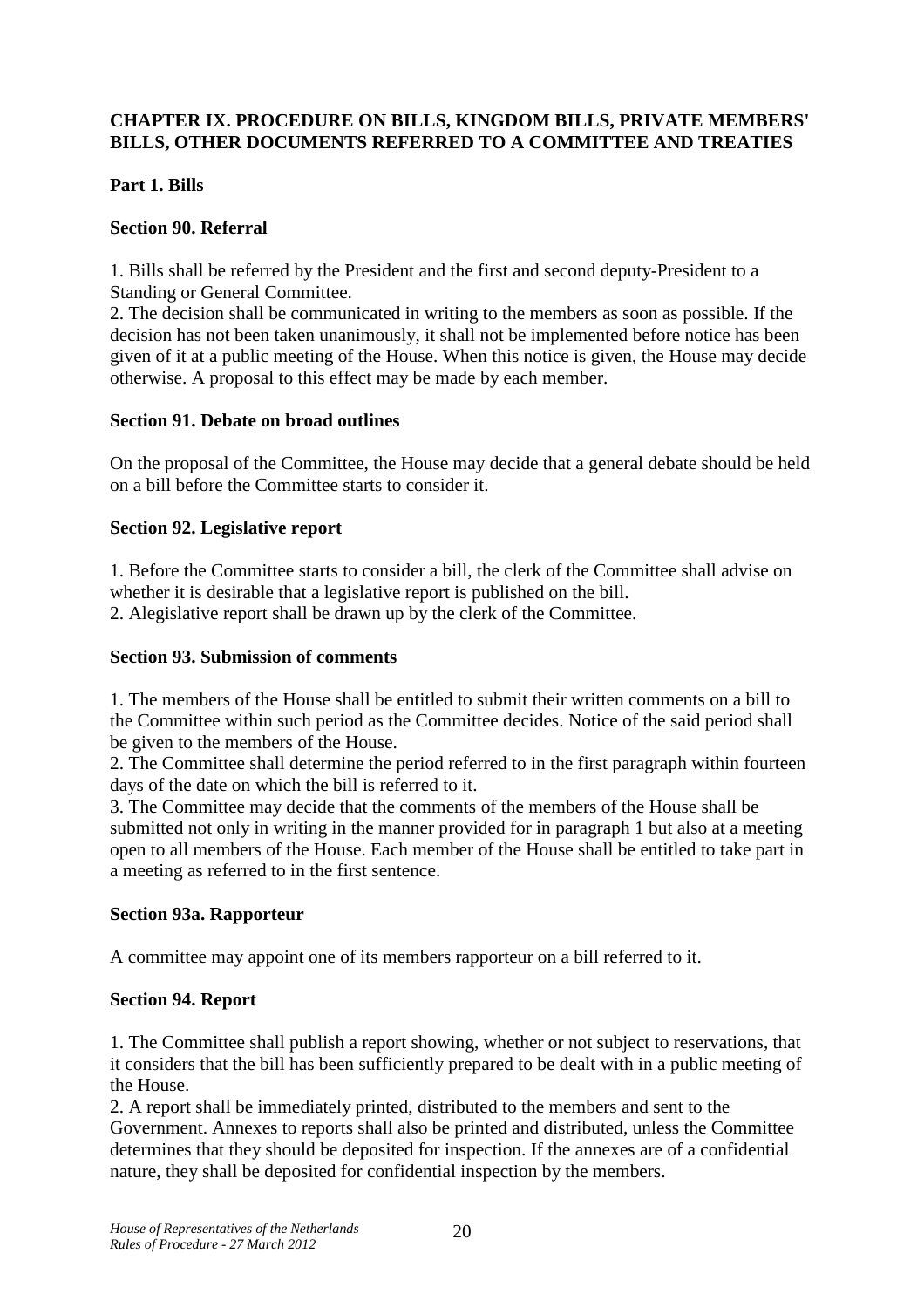3. After receipt of the memorandum drawn up in respect of the report, the Committee may decide to publish a further report.

### **Section 95. Time limits**

1. After a bill has been referred to a Committee, the Presidium may set a time limit within which the Committee must adopt its report.

2. If the Committee cannot be ready within the prescribed period, it shall ask for an extension of the time limit. The decision on this shall be taken by the Presidium. This decision shall be communicated in writing to the members of the House as quickly as possible. Notice of it shall also be given in a public meeting of the House. If the decision has not been taken unanimously, the House may decide otherwise when the notice is given. A proposal to this effect may be made by every member. If a time limit has been extended once by the Presidium, a further extension may be granted only by the House, unless the House has been prorogued until further notice, in which case the Presidium may grant a further extension. 3. If the Committee fails to publish a report within the prescribed period, the House may open the debate without a report having been published.

### **Section 96. Proposal of amendments**

1. From the time when a bill has been referred to a Committee, each member shall be entitled to propose amendments, accompanied by a brief explanation.

2. An amendment shall be duplicated and distributed with the utmost speed.

## **Section 97. Admissibility of amendments**

1. An amendment is not admissible if its tenor is contrary to that of the bill or if there is no direct connection between the subject matter of the amendment and that of the bill. 2. An amendment shall be deemed to be admissible as long as the House has not declared it inadmissible. A proposal to this effect may be made, if necessary by an interruption of the order of the day, either by the President or by one of the members.

## **Section 98. Alteration and withdrawal of amendments**

The first signatory shall be entitled to make changes to the amendment. The first signatory shall also be entitled to withdraw the amendment, but only with the consent of the House if the debate has closed.

#### **Section 99. Sub-amendments**

The rules governing amendments shall also apply to proposals to alter amendments proposed by another member.

## **Section 100. Adoptance of amendments**

1. The President shall announce during the debate on a bill that an amendment has been adopted if:

- the Minister indicates that he can assent to the content of a proposed amendment;

- the President has assured himself that none of the members present in the plenary hall object to the adoptance of the amendment.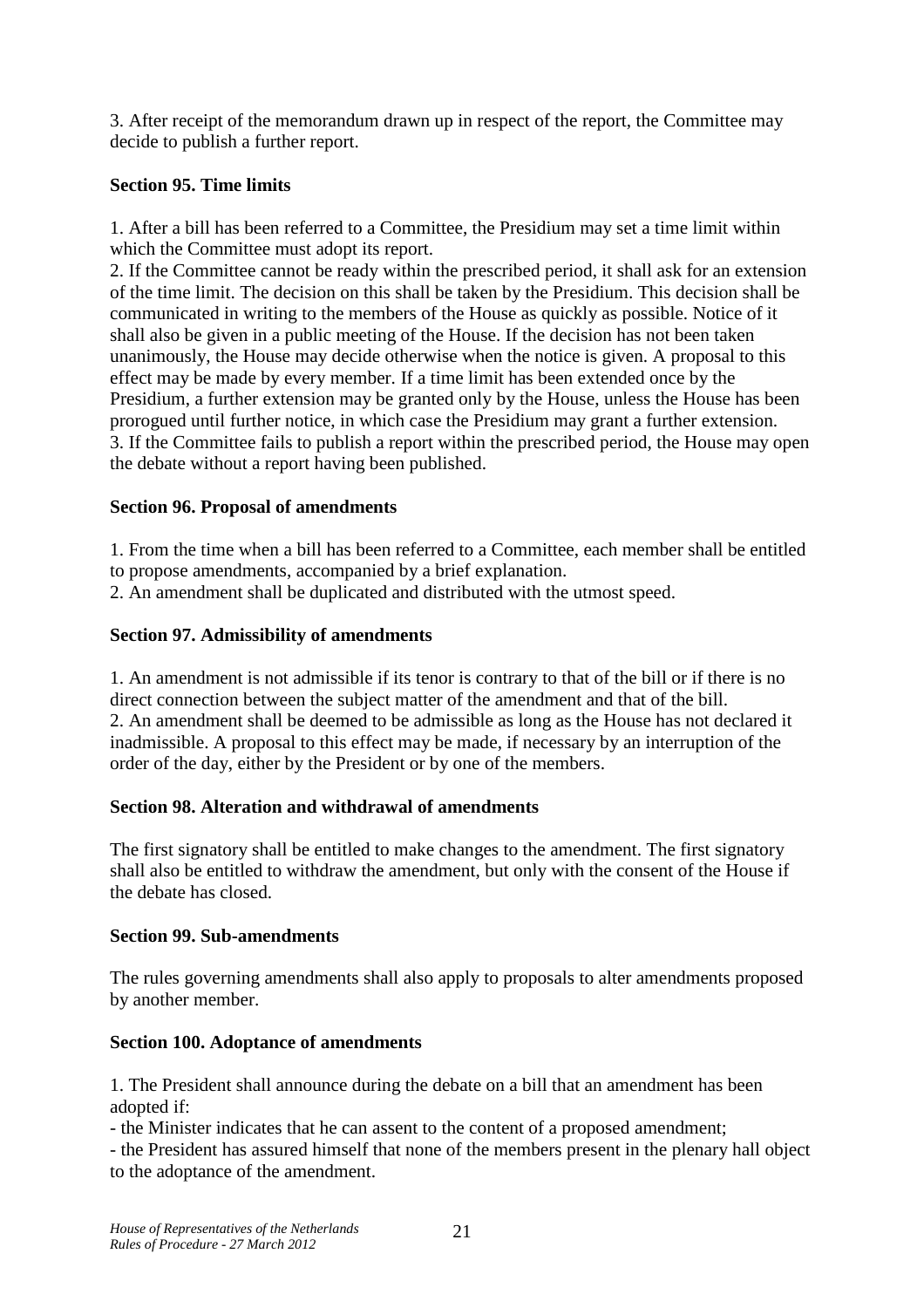2. An adopted amendment shall be part of the bill from the time of the announcement referred to in paragraph 1; it shall no longer constitute a separate subject of debate.

3. An amendment may not be adopted during a committee debate on draft legislation.

### **Section 101. General debate in two stages; section-by-section consideration**

1. The general debate on a bill shall take place in two stages.

2. The House may decide after the general debate to deal one by one with the separate sections and the amendments proposed to them and finally to deal with the preamble to the bill.

3. The House may decide to adopt a different procedure.

#### **Section 102. Consideration of bill and section-by-section consideration in a committee debate on draft legislation.**

1. On the proposal of the Presidium made after hearing the Committee, the House may decide: - that, without prejudice to the provisions of section 91, a committee debate on draft legislation will be held about a bill before it is considered in an assembly of the House; - that, after the general debate on a bill, the debate on the separate sections and the preamble to the bill will take place in a committee debate on draft legislation.

2. I na committee debate on draft legislation as referred to in paragraph 1 (b), the sections of a bill and the amendments proposed to it shall be considered in the same way as is prescribed for the consideration of sections and amendments in the meeting of the House.

#### **Section 103. Order of voting; lapsing of amendments**

1. The following order shall be observed when voting on an section or its preamble and on the amendments proposed to it: voting shall take place first on the sub-amendments, then on the amendments and finally on the section or the preamble.

2. Where there are several amendments to the same part of a bill, the most far-reaching amendment shall be put to the vote first. In the event of a dispute on this, the House shall decide.

3. The House may decide that parts of an amendment, of an section or of the preamble shall be put to the vote separately.

4. The House may decide that amendments must be deemed to have lapsed as a result of the making of other alterations.

#### **Section 104. Final vote on a bill**

After all the sections and the preamble have been put to the vote, the final vote on the bill as a whole shall be taken.

#### **Section 105. Second reading**

1. If the bill has been altered in the course of the debate or as a result of the voting, the House may decide to postpone the final vote until a following sitting.

2. Alterations may be proposed in the meantime which have become necessary as a result of alterations made before the voting or as a result of the voting; these proposals may also serve to rectify manifest errors. The proposals referred to in the first sentence may be made by the Government and by the relevant committee.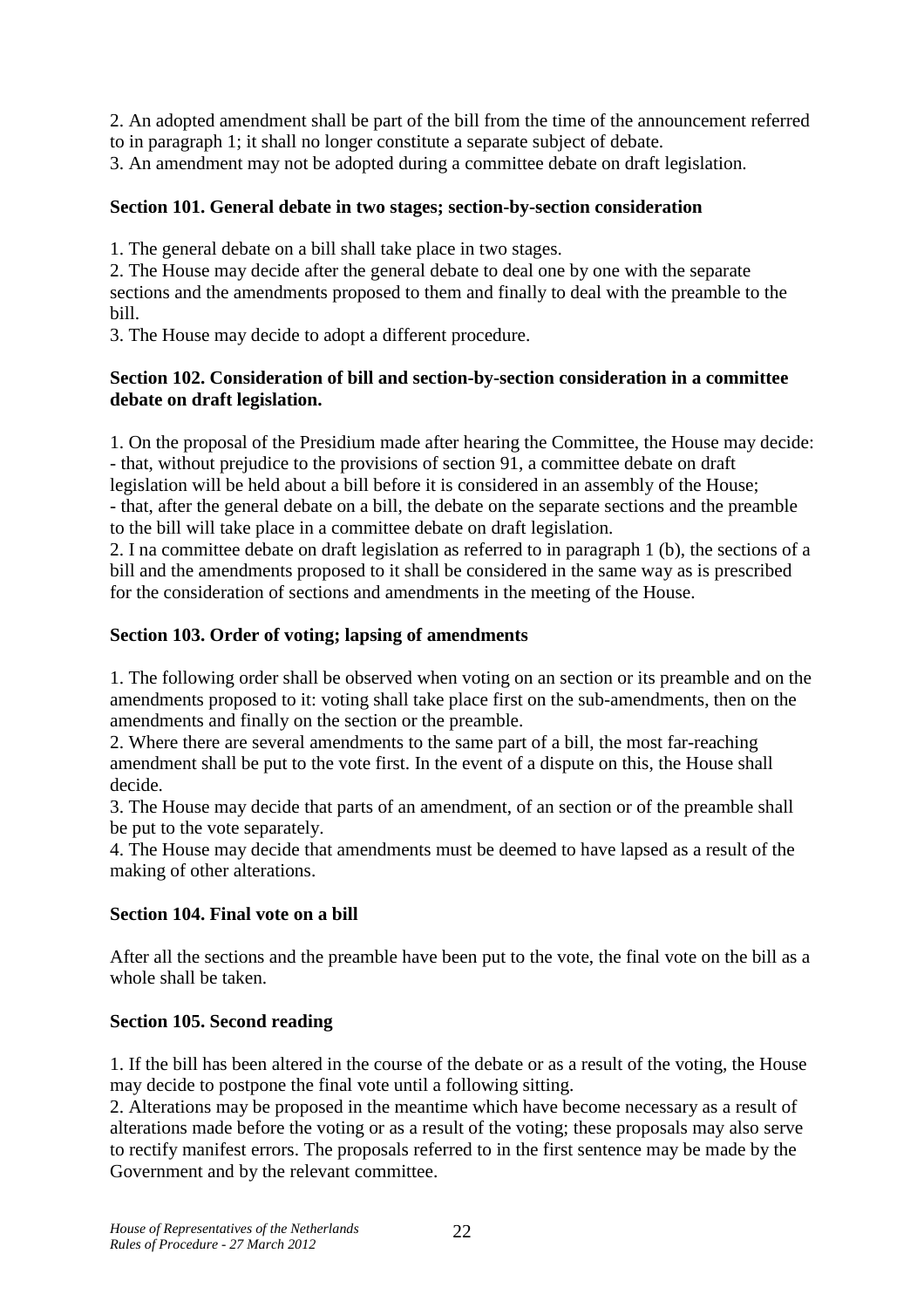3. Alterations proposed in this way shall be immediately put to the vote, unless they constitute a reason for the House to reopen the debate.

### **Section 106. Change of serial numbers, references etc.**

1. Changes in the serial numbers of sections, paragraphs of sections or parts thereof which have become necessary as a result of alterations made to a bill and changes in the references to sections, paragraphs of sections or parts thereof which are a consequence thereof shall be made by the President.

2. The House may decide to drop all or part of the changes referred to in paragraph 1.

#### **Section 107. Sending of bill to the Senate**

The President shall send a bill passed by the House to the President of the Senate, together with the following message: "The House of Representatives of the States-General of the States General hereby sends the bill passed by it to the Senate".

#### **Section 108. Return of defeated bill**

Where a defeated bill was presented by or on behalf of the King, the President shall return the bill to the King, together with the following message: "The House of Representatives of the States General has rejected the bill returned herewith".

#### **Part 2. Kingdom bills**

#### **Section 109. General rule**

The procedure for the consideration of Kingdom bills shall be the same as that of other bills, subject to the following special rules.

#### **Section 110. Written preparation**

The preparation of the public debate in the House on a Kingdom bill shall be conducted in writing.

#### **Section 111. Setting of a time limit**

Proposals for the setting of a time limit within which the representative body of Aruba, Curacao or Sint Maarten is entitled to publish a written report on a Kingdom bill and proposals that the Government be requested to set such a time limit must be made in a meeting of the House either by the President or by one of the members.

#### **Section 112. Report of the representative assembly**

The written report of the representative assembly shall be printed, distributed to the members and sent to the Government.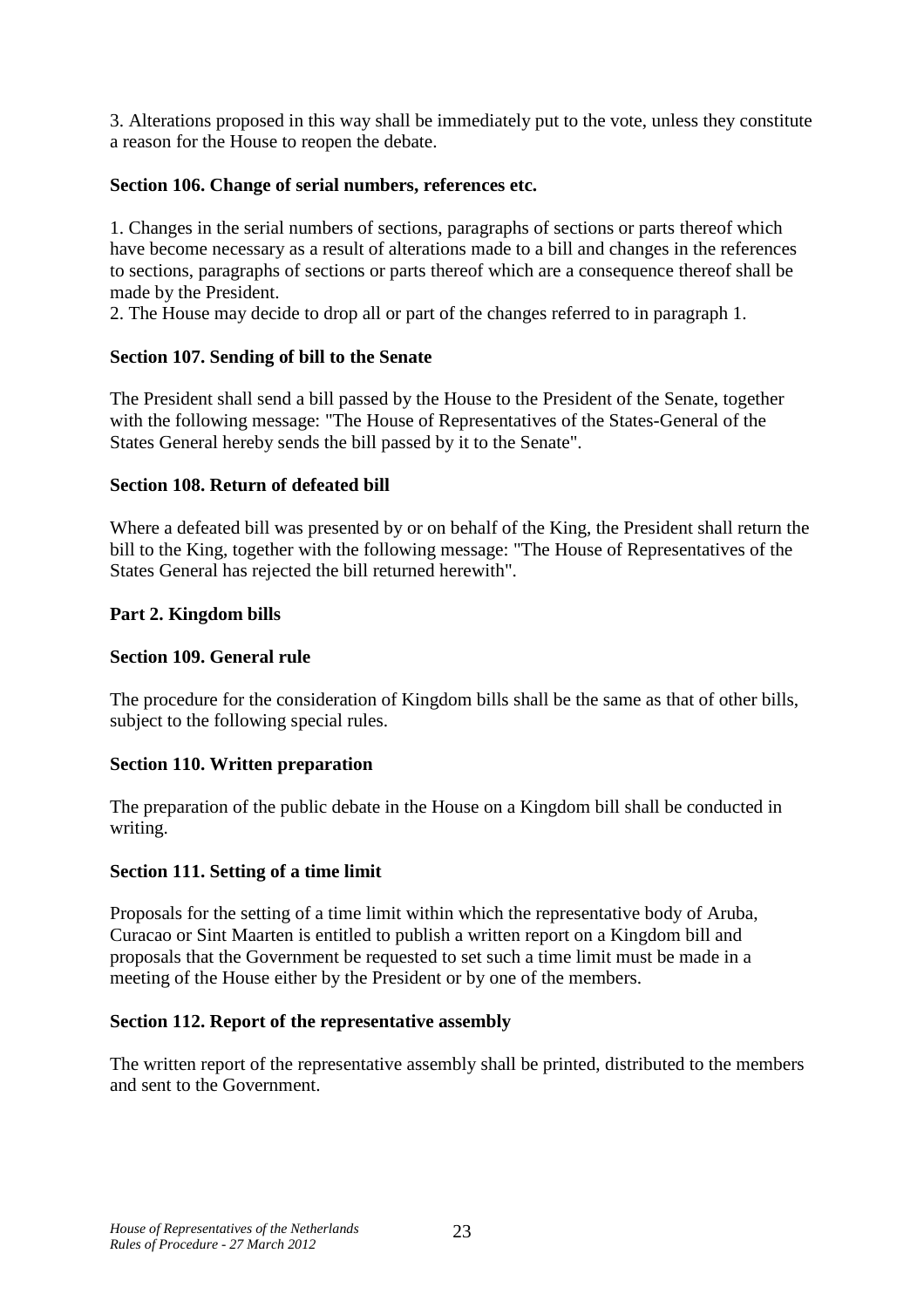### **Section 113. Passing by less than three fifths of the votes**

If, after the Minister Plenipotentiary or the special delegate has stated that he is against the bill, the House passes the bill by a majority of less than three fifths of the votes cast, the President shall not send the bill to the Senate but shall give notice of such passing of the bill to the Prime Minister. If the latter states that the bill is maintained, the President shall send it to the Senate after all.

### **Part 3. Private members' (Kingdom) bills**

### **Section 114. Lodging of private members' (Kingdom) bills**

1. Bills or Kingdom bills initiated by one or more members and all bills to be introduced pursuant to section 15 of the Charter for the Kingdom (Statuut voor het Koninkrijk der Nederlanden) by the Minister Plenipotentiary for Aruba, Curacao or Sint Maarten shall be lodged with the President in writing and signed.

2. Kingdom bills initiated by private members or by the Minister Plenipotentiary shall be immediately sent by the President, after receipt thereof, to the representative assembly of Aruba, Curacao or Sint Maarten, as the case may be.

#### **Section 115. Hearing the Council of State**

1. Before a bill or Kingdom bill initiated by members is considered by the House, the House shall hear the Council of State (Raad van State).

2. The House may also hear the Council of State on the subject of the bills referred to in paragraph 1 after the procedure of consideration has started. A proposal to this effect may be made by a member, if necessary by interrupting the order of the day, at any time before the final vote on the bill as a whole.

## **Section 116. Procedure for considering private members' (Kingdom) bills**

1. The procedure for consideration of bills or Kingdom bills initiated by members shall be the same as that for bills or Kingdom bills introduced by or on behalf of the King, provided always that where reference is made to action by a Minister the private member or private members initiating the bill shall act in his place and that the private members concerned cannot take part in the examination of the bill.

2. One or more private members initiating a bill may arrange to be assisted in the meetings of the committees and of the House by a maximum of four persons designated by them for this purpose.

3. If Ministers wish to address the House during its consideration of the bill, they shall be allowed to do so after the private members initiating the bill, unless the House decides otherwise.

#### **Section 117. Sending of private members' (Kingdom) bill to the Senate**

Where a bill or a Kingdom bill initiated by one or more members is passed, the President shall send the bill to the President of the Senate, together with the following message: "The House of Representatives of the States General hereby sends the bill passed by it to the Senate. It has instructed to defend the bill in that House"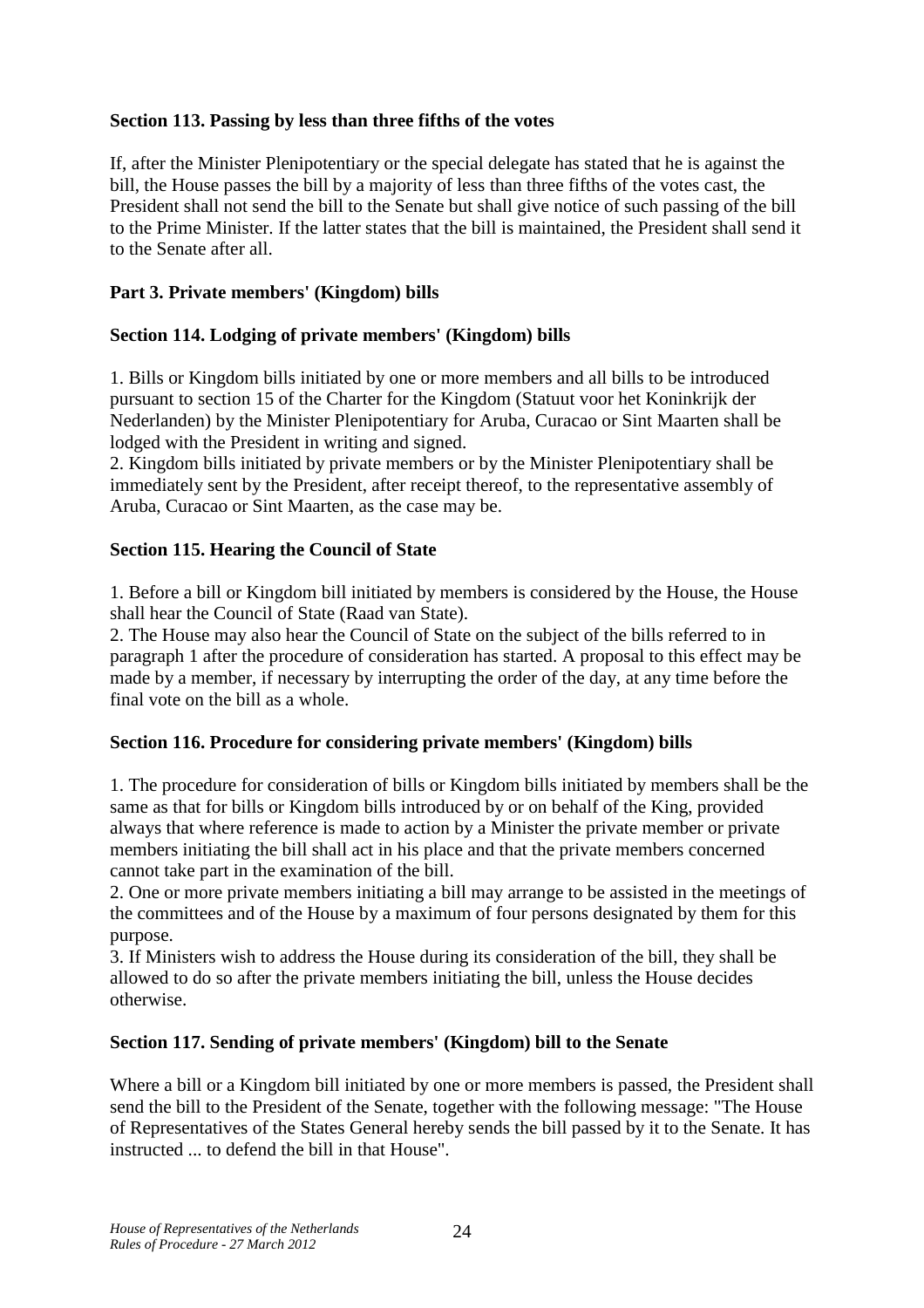### **Section 118. Defence in the Senate**

Unless the House decides otherwise, the member(s) initiating the bill shall be charged with the defence referred to in section 85 of the Constitution.

### **Part 4. Other documents referred to a Committee**

### **Section 119. Referral**

1. The President and the first and second deputy-President may decide to refer to a Committee documents other than a bill. These documents may originate form the cabinet as well as from on or more members of the House.

2. Before the President and the first and second deputy-President decide to refer a document as referred to in paragraph 1 to a Committee, they shall examine whether the document is preceded by a separate section listing points for decision and a section stating the financial consequences.

3. The President and the first and second deputy-President may propose to the House that a document be returned to the Government in order that the points for decision referred to in paragraph 2 be appended.

4. A decision to refer a document shall be brought to the attention of the members in writing as quickly as possible. If the decision is not taken unanimously, it shall not be implemented before notice thereof has been given in a public meeting of the House. The House may decide otherwise at the time of such notice. A proposal to this effect may be made by every member. 5. If a decision of the President and the first and second deputy-President is not forthcoming, each member may make a proposal in a public meeting of the House for the document to be referred to a Committee.

### **Section 120. General debate on referred documents**

1. The House may decide, on the proposal of the committee, that the general debate on a document referred to a committee shall occur before the committee starts its examination.

#### **Section 121. Submission of comments**

1. The members of the House shall be entitled to submit their written comments on a document referred to a Committee within such period as the Committee decides. Notice of the said period shall be given to the members of the House.

2. The Committee shall determine the period referred to in the first paragraph within fourteen days of the date on which the document is referred to it.

3. The Committee may decide that the comments of the members of the House shall be submitted not only in accordance with the written procedure referred to in paragraph 1 but also at a meeting open to all members of the House. Each member of the House shall be entitled to take part in a meeting as referred to in the first sentence.

#### **Section 121a. Rapporteur on a document referred to a committee**

A committee may appoint one of its members rapporteur on a document referred to it.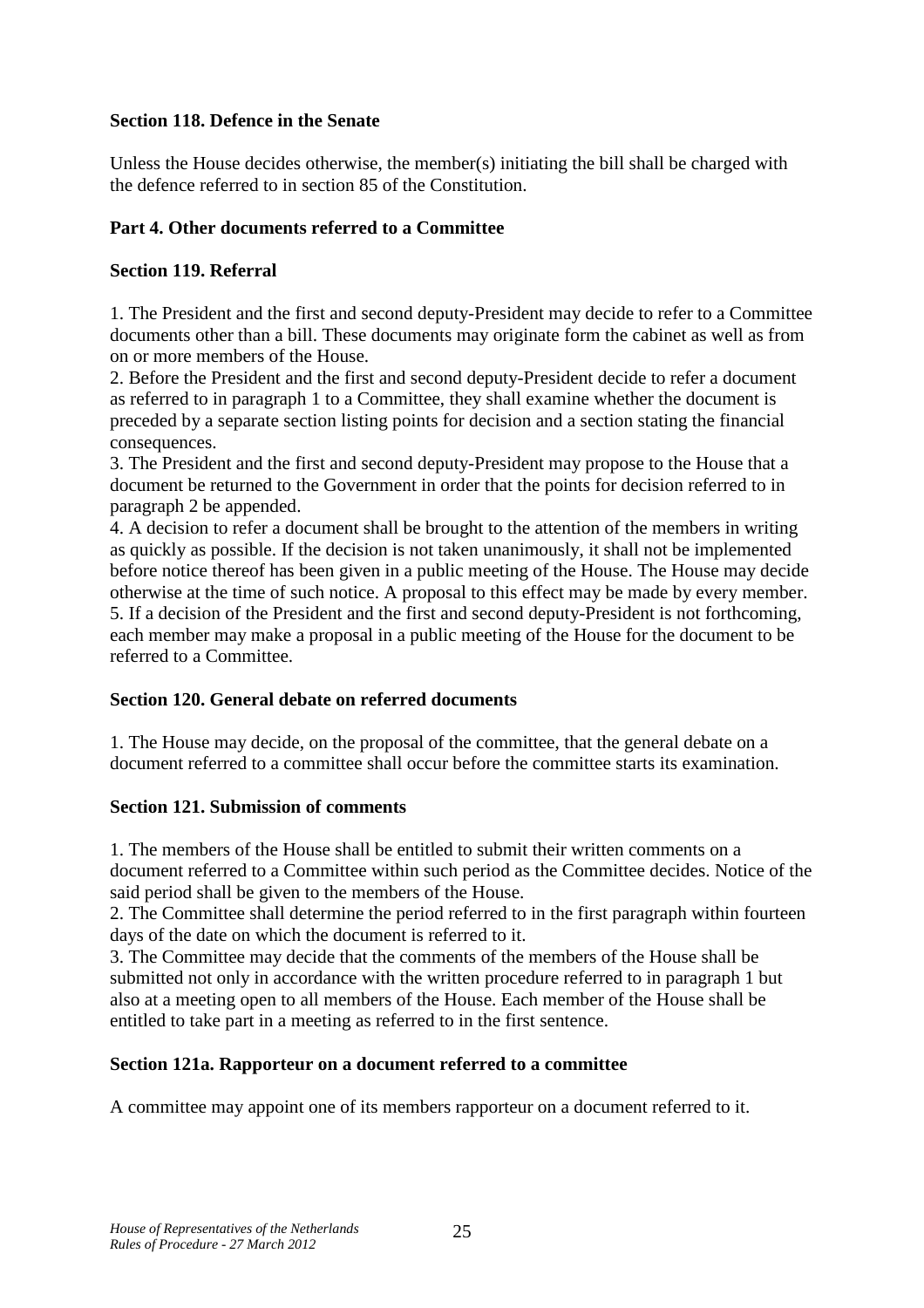#### **Section 122. Time limits**

1. After a document has been referred to a Committee, the Presidium may set a time limit within which the Committee must adopt its report or its list of questions. 2. If the Committee cannot be ready within the prescribed period, it shall ask for an extension of the time limit. The decision on this shall be taken by the Presidium. This decision shall be communicated in writing to the members of the House as quickly as possible. Notice of it shall also be given in a public meeting of the House. If the decision has not been taken unanimously, the House may decide otherwise when the notice is given. A proposal to this effect may be made by every member. If a time limit has been extended once by the Presidium, a further extension may be granted only by the House, unless the House has been prorogued until further notice, in which case the Presidium may grant a further extension. 3. If the Committee fails to publish a report or list of questions within the prescribed period, the House may open the debate without a report or list of questions having been published.

#### **Section 123. Document consultation**

A committee debate on a policy document may be held in respect of a document referred to a Committee.

#### **Part 5. Treaties**

#### **Section 124. Treaty lodged for tacit approval**

1. As soon as a treaty is presented to the House for tacit approval, the Secretary General shall note the date of receipt on the accompanying letter and the date on which the wish that the treaty be submitted to the States General for its express approval may be expressed at the latest. He shall ensure that the accompanying letter, with the said note, is distributed in printed form to the members without delay and, if it concerns a treaty that affects Aruba, Curacao or Sint Maarten, is sent to the relevant Minister Plenipotentiary. The first day of the period referred to in the approval and publication of treaties Kingdom Act shall be deemed to be the day following that of the receipt of the treaty presented for approval.

2. The wish may be expressed by or on behalf of the House or by at least thirty members. If it is a treaty which affects Aruba, Curacao or Sint Maarten, it may also be expressed by the relevant Minister Plenipotentiary.

#### **Section 125. Expression of the wish by the House itself**

1. If the House decides to express the wish, the President shall give immediate notice hereof to the Minister for Foreign Affairs and to the President of the Senate. If it is a treaty that affects Aruba, Curacao or Sint Maarten, the President shall give notice hereof to the relevant Minister Plenipotentiary.

2. A proposal to express such a wish must be made in a meeting of the House either by the President or by one of the members.

3. If such a proposal does not obtain a majority but at least thirty members vote in favour of it, section 127 shall apply.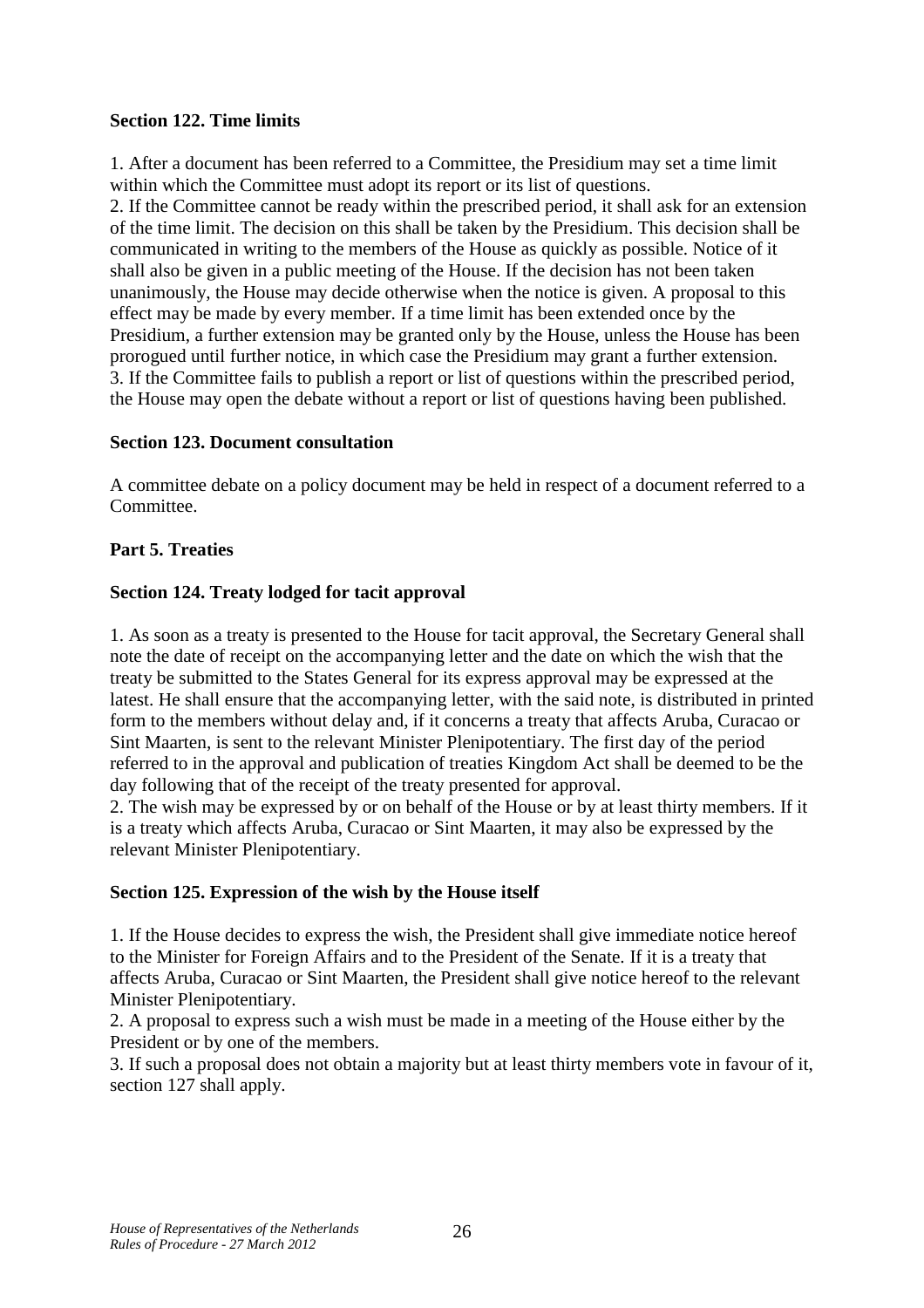### **Section 126. Expression of the wish on behalf of the House by the President**

The wish that the treaty be submitted to the States General for its express approval may be expressed on behalf of the House by the President. Before taking such a decision, he shall if possible consult the appropriate Committee or Committees. He shall express this wish to the Minister for Foreign Affairs and shall immediately inform the House and the President of the Senate when he has done this. If it is a treaty that affects Aruba, Curacao or Sint Maarten, the President shall also give notice hereof to the relevant Minister Plenipotentiary.

#### **Section 127. Expression of the wish by thirty members**

If thirty or more members express the said wish, they shall do this by written notice to the President, who will in turn give immediate notice hereof to the Minister for Foreign Affairs. The President shall immediately inform the House, the President of the Senate and, if it is a treaty that affects Aruba, Curacao or Sint Maarten, the relevant Minister Plenipotentiary too, which members have expressed the wish and when he informed the Minister for Foreign Affairs hereof.

#### **Section 128. Expression of the wish by the Minister Plenipotentiary**

1. If the Minister Plenipotentiary expresses the said wish through the intermediary of the President, the latter shall give immediate notice to the House, the President of the Senate and the Minister for Foreign Affairs. In the event of notification to the House and the President of the Senate, he shall also state when he gave notice to the Minister for Foreign Affairs. If the Minister Plenipotentiary expresses the said wish, the President shall, as soon as he learns this, give immediate notice to the House.

2. If a proposal as referred to in section 125 relates to a treaty that affects Aruba, Curacao or Sint Maarten, the relevant Minister Plenipotentiary shall be given the opportunity to attend the oral proceedings relating to such proposal and to supply such information to the House as he considers desirable.

#### **Section 129. Accession to and denunciation of a treaty**

If the States General is informed of the proposal to accede to or denounce a treaty, the provisions of sections 124-128 shall apply mutatis mutandis.

#### **Part 6 Expression of the wish that the subject be laid down in law**

#### **Section 130. Expression of the wish that the subject be laid down in law**

1. If the wish is expressed that a subject or the coming into force of a (draft)decision be laid down in law, the Secretary-General shall make a note of the date of reception on the accompanying letter, as well as the date on which the wish may be expressed at the latest. He shall make sure that the accompanying letter, with the said notice, is published without delay. The date of reception is considered to be the first day of the term applying to the submitted (draft) regulation.

2. The procedure referred to in subsection 1 shall apply when the wish is expressed to receive information or to enter into consultation.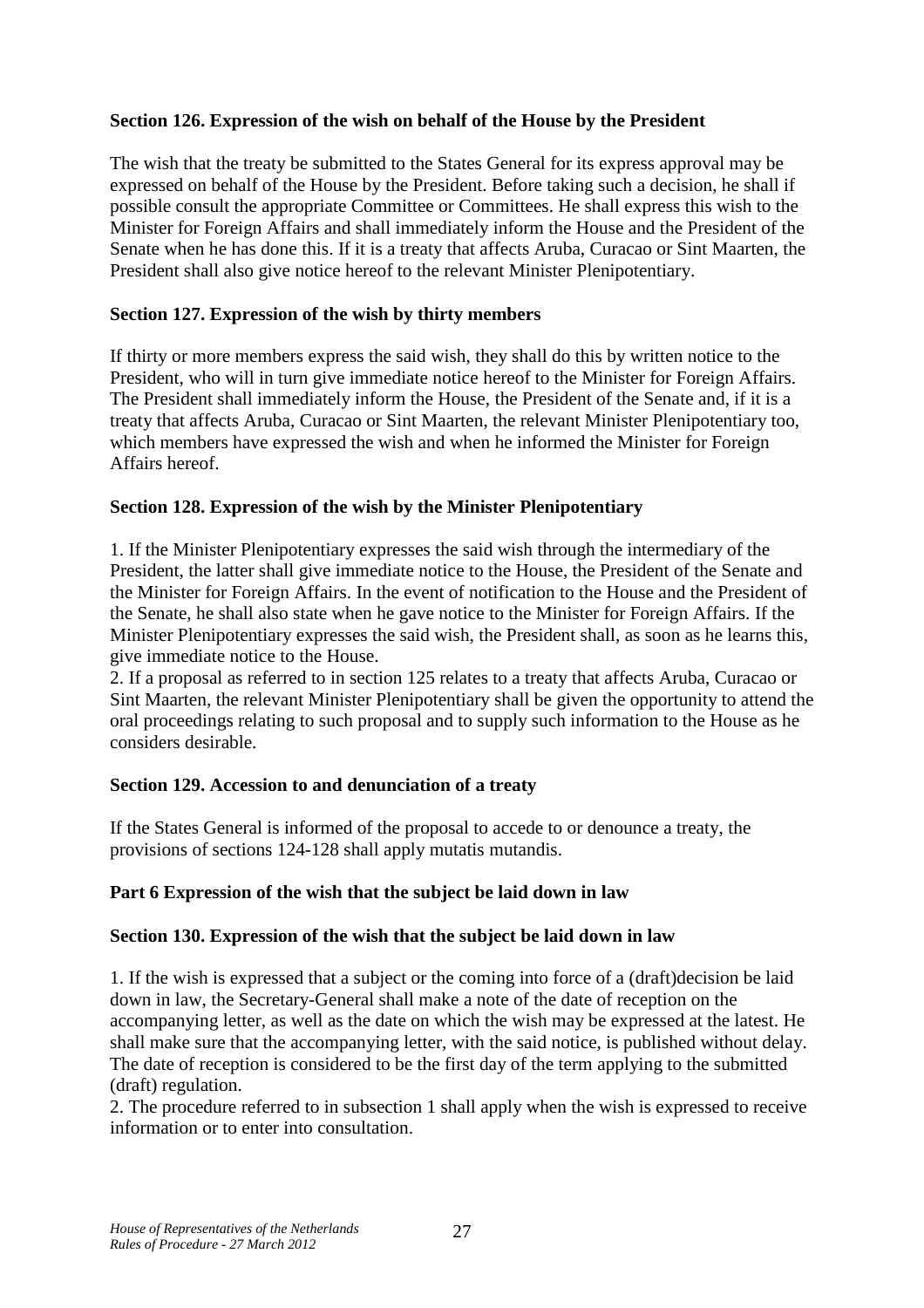#### **Section 130a. Expression of the wish by the House itself**

1. If the House decides to express the wish in question, the President shall notify the minister in charge and the President of the Senate thereof.

2. A proposal to express the wish has to be made in a sitting of the House, either by the President or one of the members.

#### **Section 130b. Expression of the wish by the President, on behalf of the House**

The wish that a subject be laid down in law can be expressed by the President, on behalf of the House. Befor taking this decision the President shall, if possible, consult with the relevant committee or committees. He shall notify the House, the minister in charge and the President of the Senate of the expression of the wish without delay.

#### **Section 130c. Expression of the wish by thirty members**

If thirty or more members want to express the wish in question, they shall do so by written notification to the President, who shall notify the House, the minister in charge and the President of the Senate thereof, without delay.

#### **CHAPTER X. PETITIONS**

#### **Section 131. Procedure for dealing with the conclusions of the Petitions Committee**

1. When conclusions proposed by the Petitions Committee are considered publicly, each member may propose amendments to these conclusions. The provisions concerning amendments to bills shall apply mutatis mutandis to such proposals, provided always that amendments whose tenor is contrary to that of the conclusions of the Committee are permissible.

2. If the House rejects the proposed conclusions without replacing them with other conclusions, the documents shall be referred to a temporary committee or, if the conclusions were already proposed by a temporary committee, to a new temporary committee, which will present a further report on this to the House.

#### **Section 132. Minister decides not to act on a decision; referral**

If the House has accepted the conclusions contained in a report of the Petitions Committee in which a Minister is invited to take some sort of action or not to take any action and the Minister states in a letter that he does not intend to act on such decision, this letter shall be referred to the Petitions Committee, which may propose to the House that this document, together with any other documents in its possession, be referred to a Standing Committee or a General Committee in order that it may present a further report on this to the House.

## **CHAPTER XA. CITIZEN'S INITIATIVE**

**Section 132a**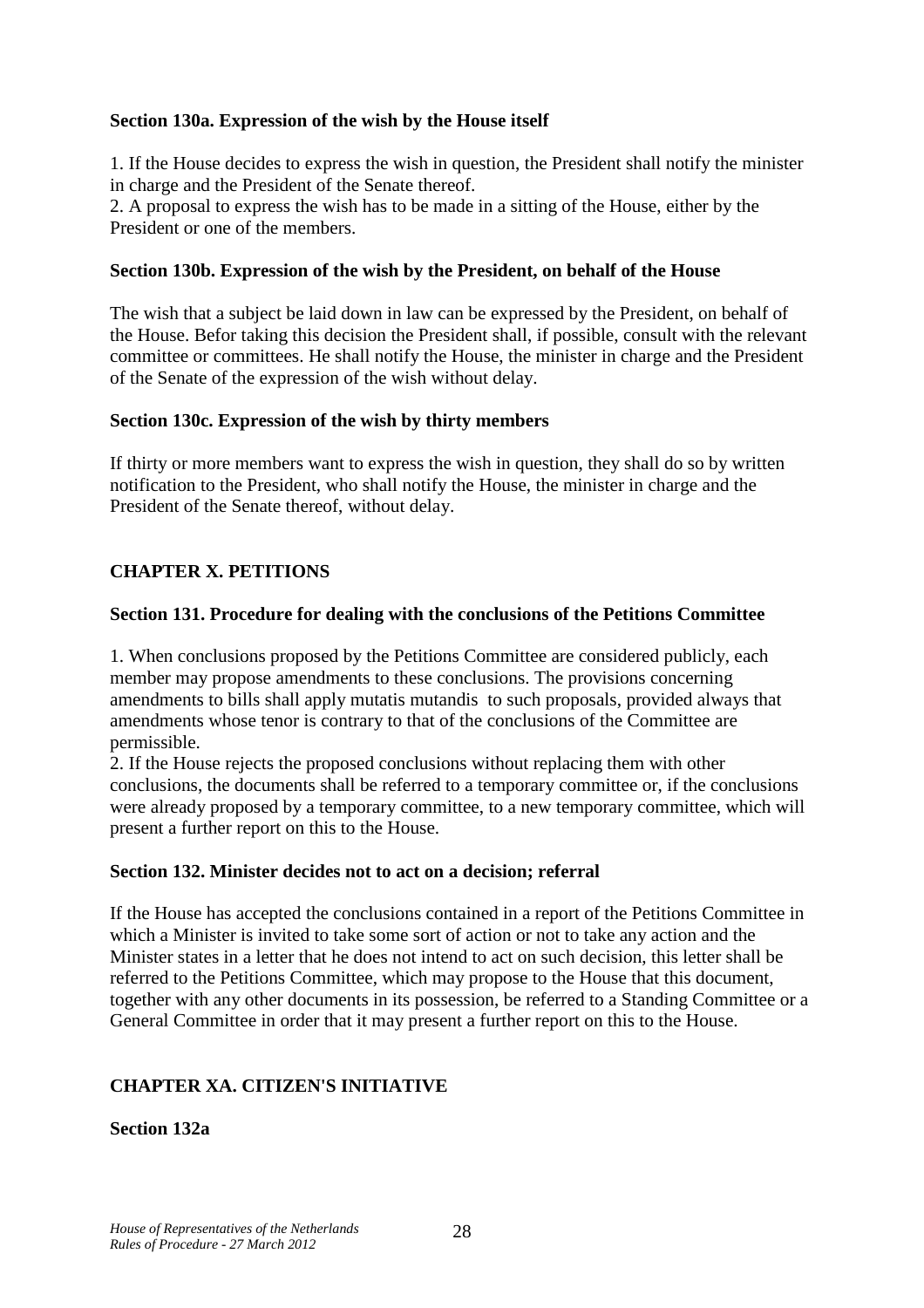1. The citizen's initiative is a proposal to have an issue examined by the House and focuses on creation, amendment or withdrawal of a legal provision or on the government's policy.

2. The citizen's initiative cannot relate to

a. local government issues;

b. a question or complaint about or an objection against the government's policy;

c. an issue about which the House has made a decision less than two years before submission of the citizen's initiative, except if there are substantial and sufficiently new facts or

circumstances which were not known at the time of deliberation about the issue by the House; d. taxation or budget bills;

e. issues that are contrary to the Constitution or to the norms and values that are deeply rooted in Dutch society.

3. Further conditions may be laid down in the regulations referred to in section 20.

4. Those who put forward the proposal may be invited to give an explanation.

5. The House shall take a decision on every citizen's initiative that occurs on the agenda.

## **CHAPTER XI. REQUESTS TO THE GOVERNMENT FOR INFORMATION**

### **Part 1. The interpellation**

#### **Section 133. The interpellation**

1. If a member requires information from one or more Ministers about a subject that is not part of the business of the day, he may, by specifying the main points on which he wishes to ask questions, ask the leave of the House to hold an interpellation. Such leave may be requested orally when the business of the House is being arranged. The President may also permit a request for an interpellation at another time.

2. The House shall grant the leave if the request to hold an interpellation is supported by at least thirty members.

3. If the House grants the requested leave, it shall decide either immediately or later on what day the interpellation will be held. The Minister concerned shall be invited to be present at the meeting on the specified day. If the matter is very urgent and the Minister is present, the House may decide that the interpellation will be held immediately. The Minister shall then provide the requested information immediately, if this is possible for him; if it is not possible, the House shall adjourn the interpellation procedure to a later time.

4. Unless the interpellation is held immediately, the interpellant shall inform the President as quickly as possible what questions he will put during the interpellation. Unless the President has a serious objection to the questions on account of their form or content, he shall forward them to the Minister concerned. The President shall inform the members of any questions that have been forwarded.

5. During an interpellation, the interpellant shall not speak more than twice and another member more than once, unless the House grants leave for this.

## **Part 2. Written questions**

## **Section 134. Lodging of written questions**

1. A member who wishes to put written questions to one or more Ministers shall lodge these questions with the President. The questions should be brief and clearly worded.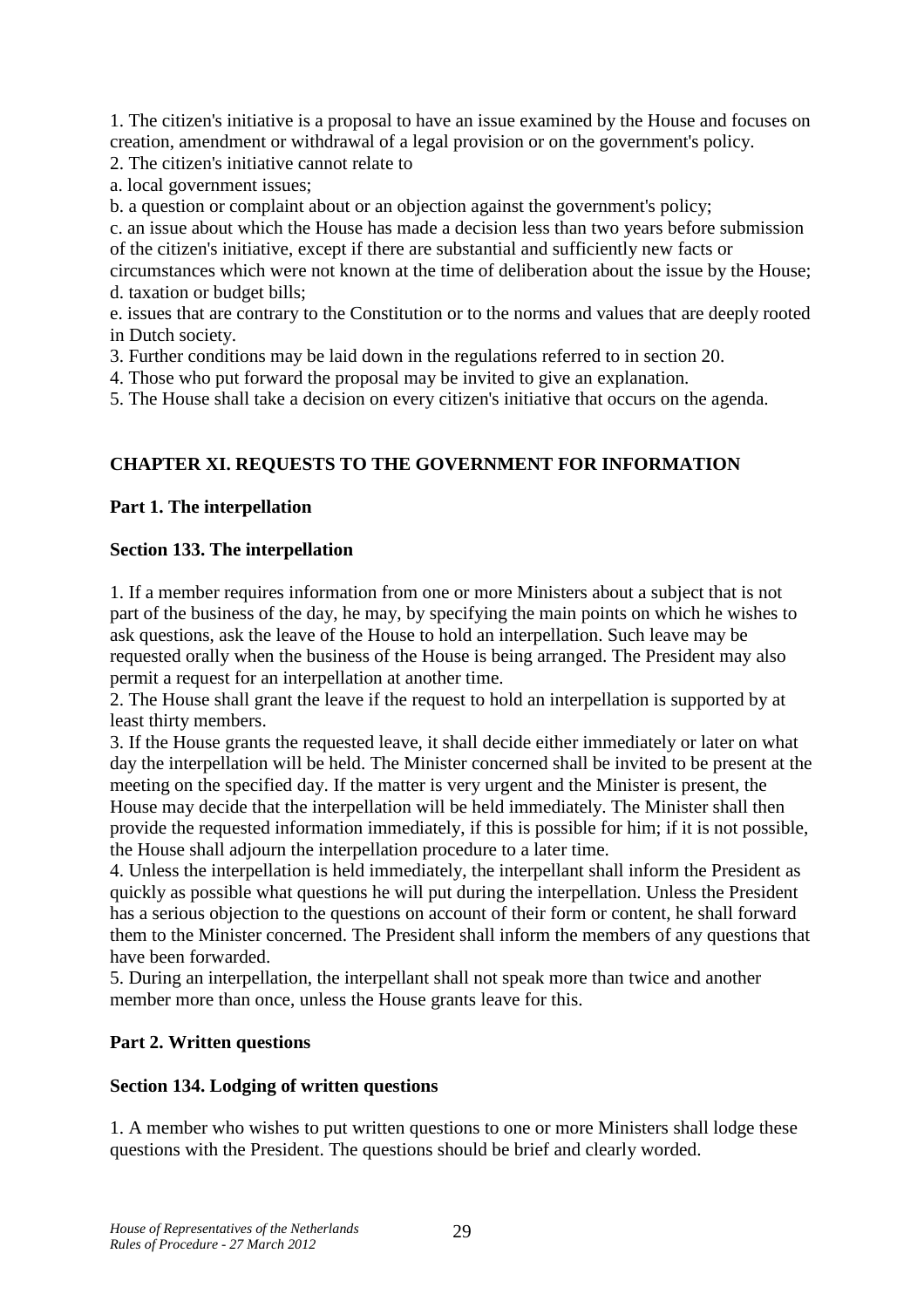2. The President shall forward the questions to the relevant Minister, unless the President has a serious objection to them on account of their form or content. The President shall inform the members of questions that have been forwarded and shall publish them.

### **Section 135. Answering written questions**

1. If the Minister is not able to answer the questions within three weeks, he shall inform the President accordingly and state the reasons.

2. The Secretary-General is in charge of the publication, every three months, of a list op questions waiting to be answered for more than six weeks.

3. The questions with the written answers shall be included in the Appendix to the Proceedings.

### **Part 3. Question time**

### **Section 136. Question time**

1. Question time shall take place on Tuesday at the start of the meeting. Ministers must be available for question time, unless they have other obligations that are prevailing according to the President.

2. A member can put forward no more that one subject about which they would like to ask questions during question time. The member in question shall inform the President in writing, stating the subject, by 12 noon on Tuesday at the latest. Questions cannot be put forward earlier than on Tuesday at noon in the previous week, or, if this is later, immediately after conclusion of the last sitting of the previous week.

3. The President decides which questions can be asked within question time.

4. In a special case the House may set a different time for question time. The President shall then decide the time at which the subject of the questions should be notified to him.

5. The President shall invite the relevant Ministers to question time and shall inform them of the subject of the questions. Subsequently, the President shall publish the subject of the questions.

## **Section 137.** *Deleted*

## **Section 138. Order of questioners and speaking times**

1. The President shall determine the order in which the subjects are raised during question time.

2. The questioner shall be allowed to address the meeting for a maximum of two minutes in order to put questions to a Ministers and to give an explanation. The Minister shall be allowed to address the meeting for a maximum of two minutes in order to answer the questions. Interruptions by the questioner shall be admitted after 3 minutes.

3. After the answer, the questioner shall be given two minutes speaking time in which to put supplementary questions to the Minister. The minister shall be granted a maximum of one minute speaking time, in which to answer the questions.

4. Subsequently, the President can give the floor to other members of the House to ask questions to the Minister about the same subject, for half a minute per question each. The minister is then given the floor to answer the questions, for a maximum of half a minute per question.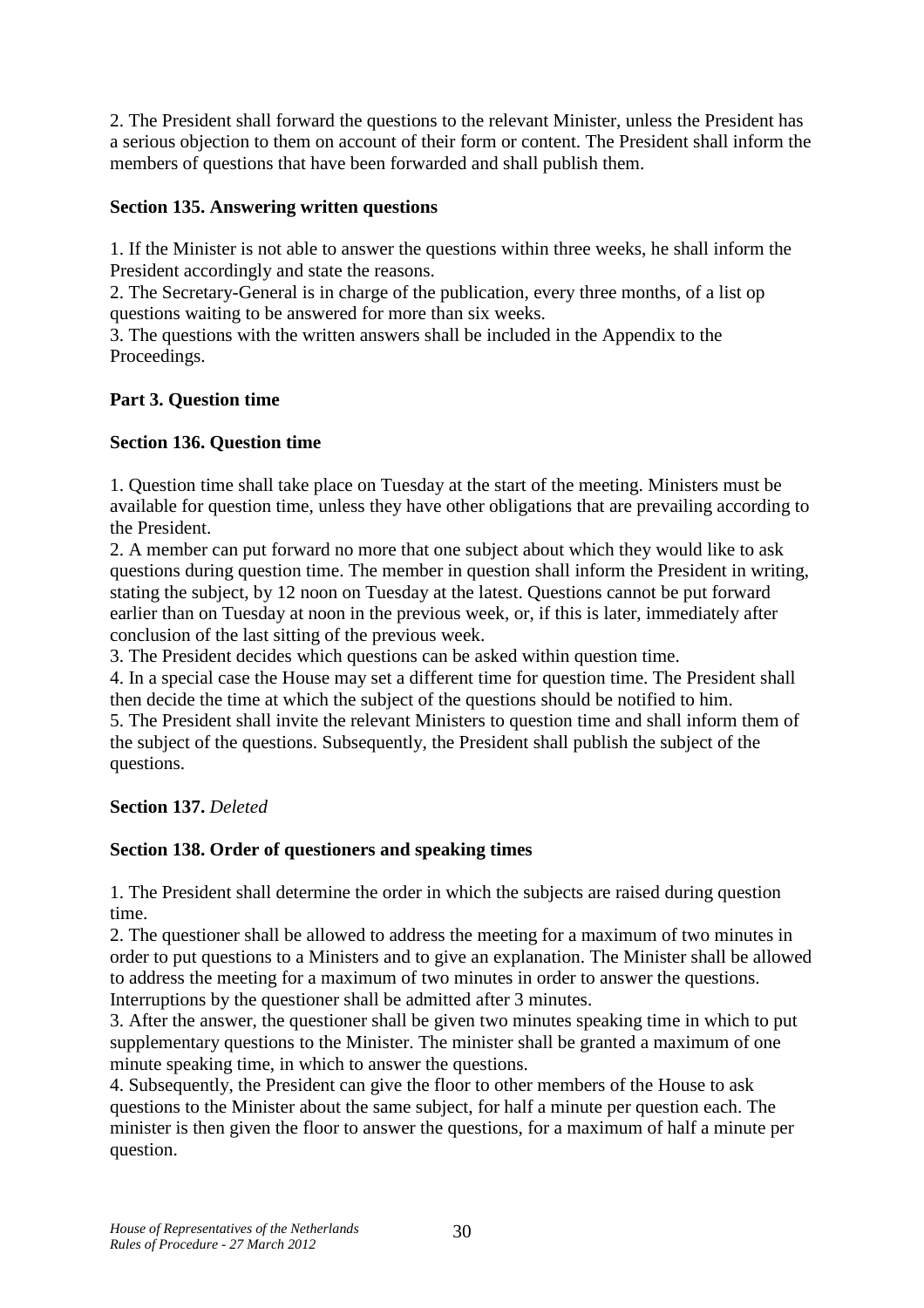5. Interruptions are not permitted during question time. Moreover, members of one parliamentary group together are allowed to ask no more than two questions as referred to in subsection 4.

#### **Section 139. No motions; end of question time**

1. During question time no leave may be requested to hold an interpellation, nor may motions be proposed.

2. Subjects which have not yet been dealt with at the end of the question time shall lapse.

## **CHAPTER XIA. CABINET (IN)FORMATION**

#### **Section 139a. Designation of Cabinet (in)formateur(s)**

1. Immediately after the installation of a newly elected House of Representatives, but no later than one week after installation, the House shall have a plenary debate on the election result. The aim of the debate is to designate one or more informateurs or formateurs and to draft the assignment to be carried out by them. If that aim can not be achieved in the same sitting, the House shall decide on the matter in a next sitting, as soon as possible.

2. After completion of an information assignment the House shall draft a formation assignment, in principle within one week thereafter, and shall designate one or more formateurs to carry out the assignment.

3. If the designated informateurs or formateurs terminate their assignment, the House shall draft a new assignment, in principle within one week thereafter, and shall designate one or more informateurs or formateurs to carry out the assignment.

4. If the Cabinet falls before the end of its term of office the House can discuss the desirability and the direction of a new Cabinet formation. Subsections 1 to and including 3 shall apply mutatis mutandis.

#### **CHAPTER XII. PARLIAMENTARY INQUIRY AND OTHER (PARLIAMENTARY) INVESTIGATION**

#### **Section 140. Regulation concerning Parliamentary and external inquiry and investigation.**

In a separate regulation, to be adopted by the House, rules shall be laid down about the decision making concerning the realization of and other subjects with regard to: a. Parliamentary investigation by means of a parliamentary inquiry or by a temporary committee, and

b. external investigation.

#### **Section 141. Parliamentary investigation committee**

A Parliamentary investigation is carried out by a committee of the House, to be established to this end, the investigation committee.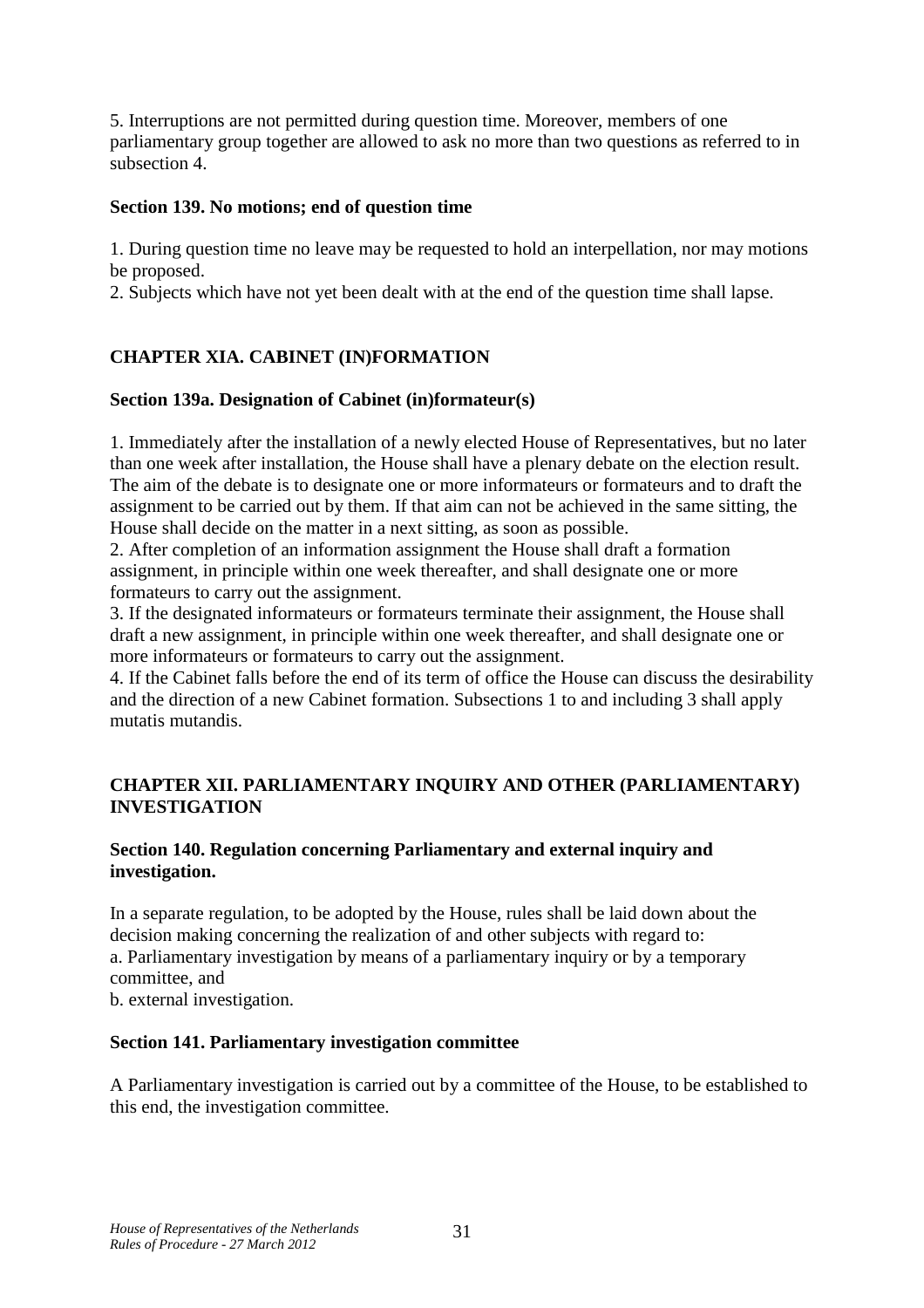### **Section 142. Temporary committee**

Parliamentary investigation, other than referred to in section 141, shall be carried out by a committee of the House, to be established to this end, the temporary committee.

### **CHAPTER XIIA. SECRECY WITH REGARD TO MEETINGS BEHIND CLOSED DOORS**

### **Section 143. Secrecy with regard to closed committee meetings**

1. Secrecy shall be observed with regard to the deliberations in a closed committee meeting, with the exception of what the committee includes in its report.

2. Secrecy shall be observed by those who attended the deliberations and by those who have knowledge of the content of the deliberations or the documents, until the committee lifts the secrecy.

3. The secrecy can be lifted by the committee in a closed committee meeting.

### **Section 144. Secrecy with regard to plenary sittings behind closed doors**

1. Secrecy shall be observed with regard to the deliberations in a plenary sitting behind closed doors, with the exception of what the committee includes in its report.

2. Secrecy shall be observed by those who attended the deliberations and by those who have knowledge of the content of the deliberations or the documents, until the House lifts the secrecy.

3. The secrecy can be lifted by the House in a sitting behind closed doors.

#### **Section 145. Breach of secrecy**

1. The Presidium may propose the House to exclude a member who does not observe the secrecy, referred to in sections 143 and 144, from all the meetings of one or more committees. 2. The Presidium may also propose the House to exclude the member referred to in subsection 1 from access to confidential documents, for a period not exceeding the rest of the session.

3. A proposal, referred to in subsections 1 and 2 shall not be made until after the Presidium has allowed the member concerned to be heard.

4. A proposal referred to in subsections 1 and 2 shall be put to the vote at the beginning of the first sitting after the day on which the Presidium decided to put forward the proposal. No deliberations shall be held on this proposal.

5. The President shall notify the member concerned without delay of a decision made by the House pursuant to this section.

## **CHAPTER XIIB. CONFIDENTIAL DOCUMENTS**

#### **Section 146. Confidential documents**

1. The confidentiality of the content of a confidential document shall be observed by any person.

2. At the Office of the Secretary General a register shall be kept of confidential documents submitted to the House or to the committees.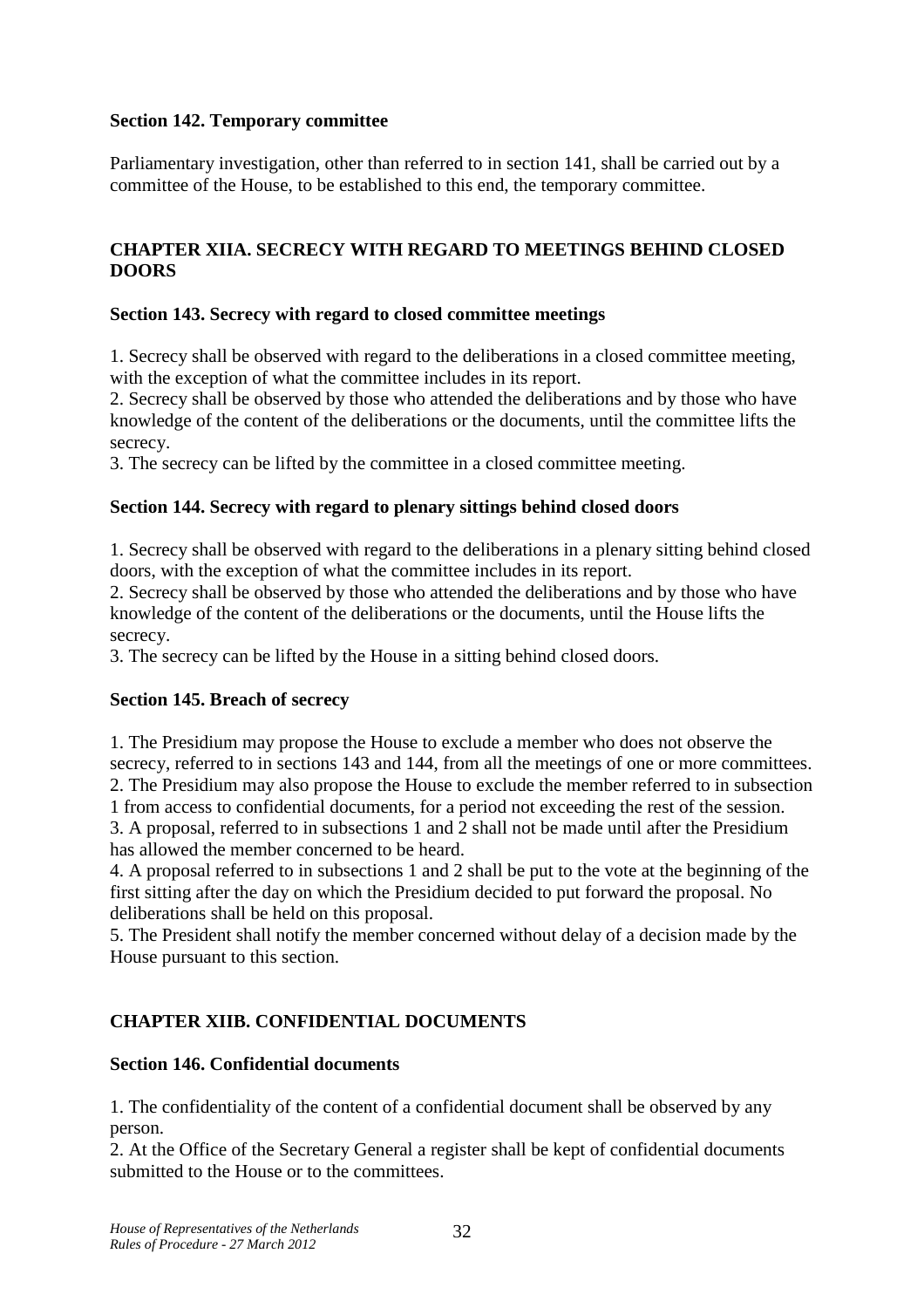3. In a separate regulation, to be adopted by the House, provisions shall be laid down with regard to the classification and handling of confidential documents. This regulation shall at least contain provisions with regard to registration, deposit for inspection, examination, distribution and multiplication of confidential documents.

### **Section 147. Breach of confidentiality of the content of a confidential document**

In case a member does not observe the confidentiality of the content of a confidential document section 145 shall apply mutatis mutandis.

#### **Sections 148 to and including 150** *Deleted*

## **CHAPTER XIIA. REGISTERS**

#### **Section 150a. Registers**

 1. A register of interests shall be kept at the office of the Secretary General in which the members report their outside posts no later than one week after accepting them, the register being divided into remunerated and unremunerated posts. Remuneration is understood to mean wages within the meaning of section 9 of the Wages Tax Act 1964, with the exception of the income parts, referred to in section 31 of the said Act, or earnings within the meaning of part 3.2 of the Income Tax Act 2001. No later than April 1st after the calendar year in which the remunerations were granted the members shall give notice again of their income in that particular calendar year.

2. A register shall be kept at the office of the Secretary General in which the members report their foreign trips made at the invitation of third parties no later than one week after their return to the Netherlands.

3. A register shall be kept at the office of the Secretary General in which the members report gifts received by them, which have a value in excess of 50 euros, no later than one week after receipt of the gift.

4. The three registers shall be available for public inspection.

5. The Secretary General is charged with publishing, twice a year, the statements in the register of outside posts.

## **CHAPTER XIII. THE PRINTING OF DOCUMENTS**

#### **Section 151. Publication of documents**

1. All documents sent between the Government and the House shall be published digitally, wherever possible immediately, unless a document is classified confidential.

2. These documents shall also be reproduced in another way as soon as the House deems this necessary.